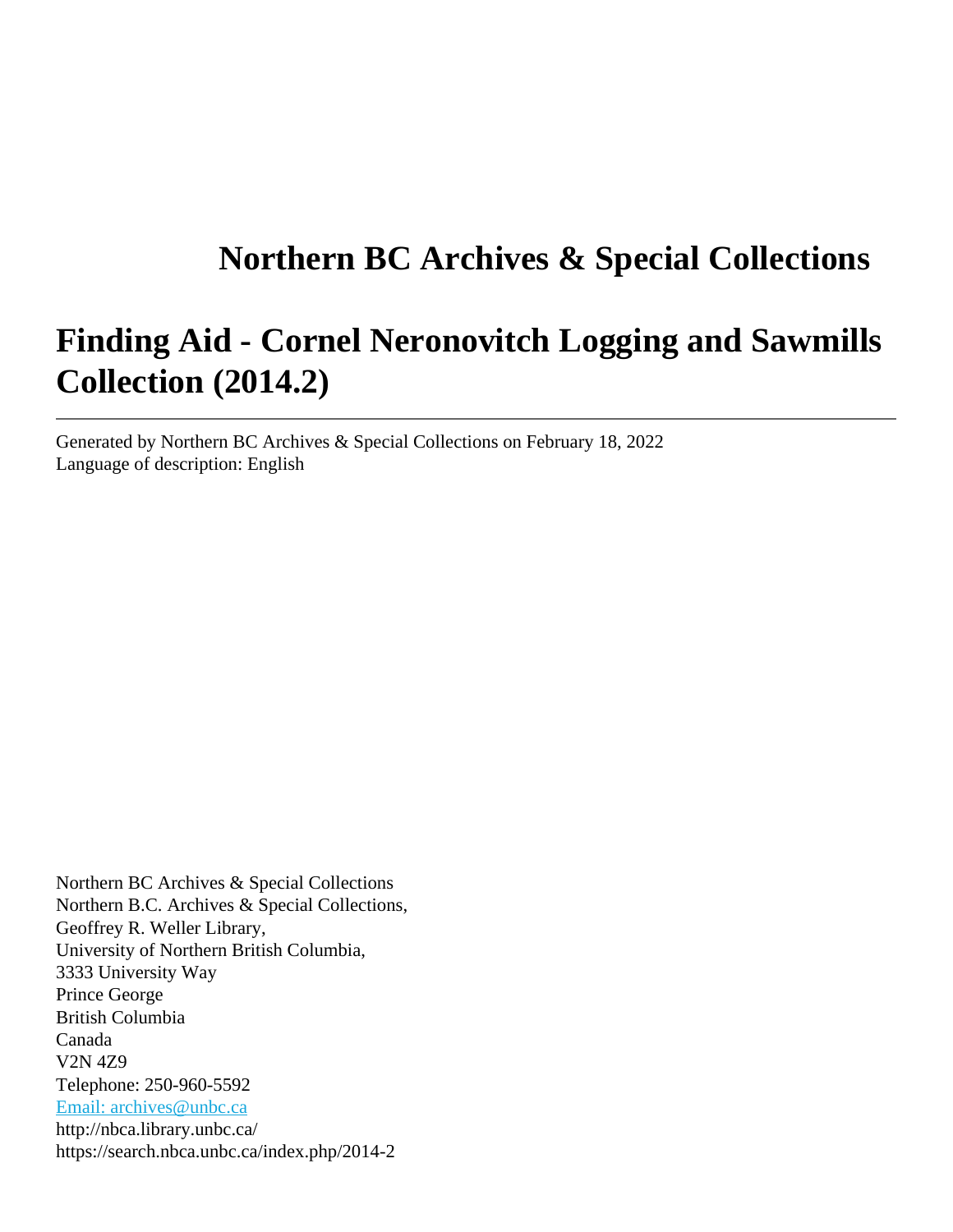# **Table of contents**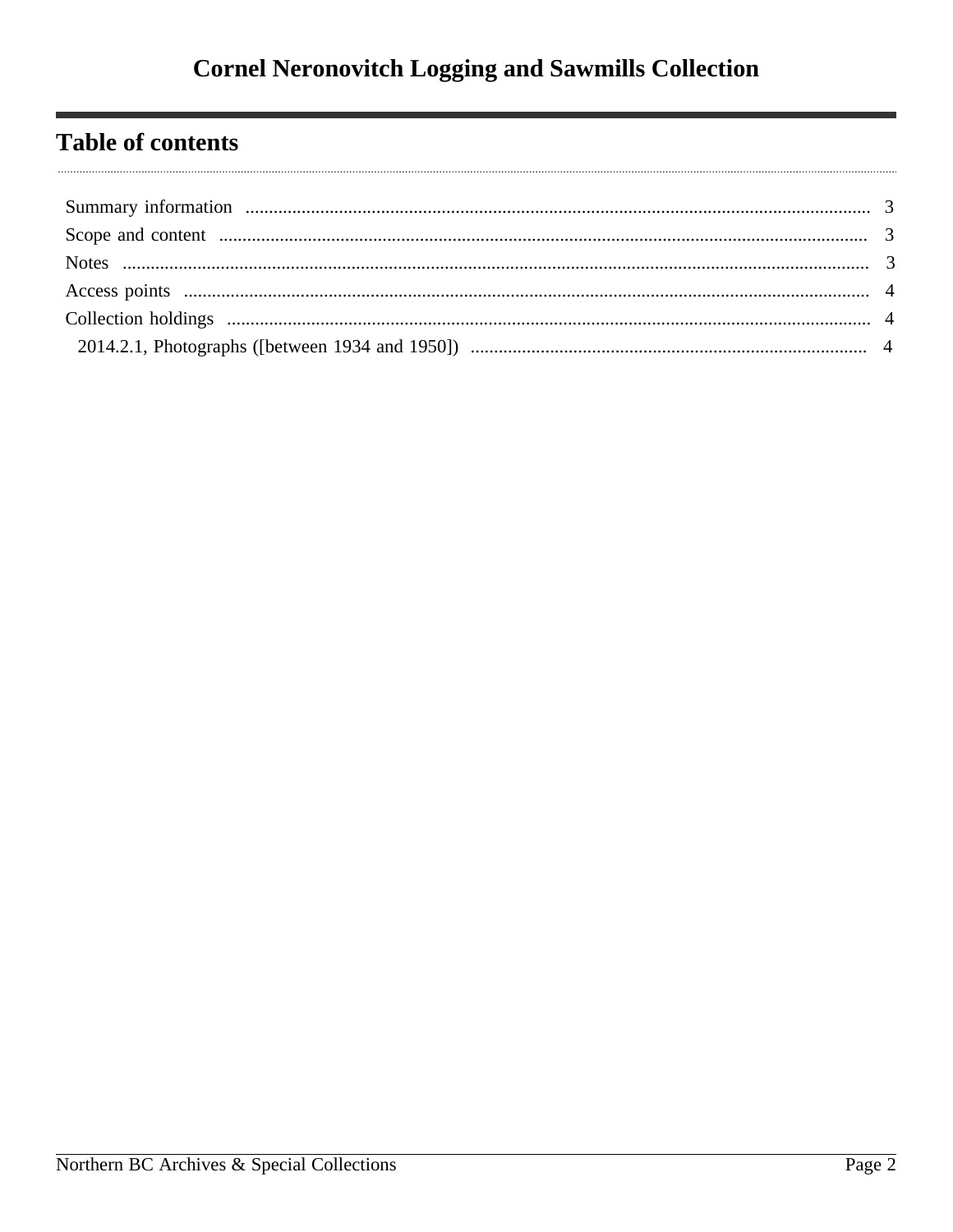# <span id="page-2-0"></span>**Summary information**

| <b>Repository:</b>           | Northern BC Archives & Special Collections                                     |
|------------------------------|--------------------------------------------------------------------------------|
| <b>Title:</b>                | Cornel Neronovitch Logging and Sawmills Collection                             |
| <b>Reference code:</b>       | 2014.2                                                                         |
| Date:                        | [between 1934 and 1950] (date of creation)                                     |
| Language:                    | English                                                                        |
| <b>Physical description:</b> | * 27 photographs : b&w<br>$*$ 1 film reel (13 min., 15 sec.; 122 m) : b&w, si. |

# <span id="page-2-1"></span>**Scope and content**

Collection consists of photographs and a film relating to logging operations at the Peden Hill sawmill. Some of the photographs depict other unknown sawmills, one with a dry kiln.

# <span id="page-2-2"></span>**Notes**

### **Title notes**

#### **Immediate source of acquisition**

Virginia Boyd

#### **Alternative form available**

Items are digitized and available in various formats.

#### **Restrictions on access**

No restrictions.

#### **Other notes**

- **Publication status**: published
- **Level of detail**: Full
- **Status description**: Final
- **Description identifier**: 2014.2
- **Institution identifier**: NBCA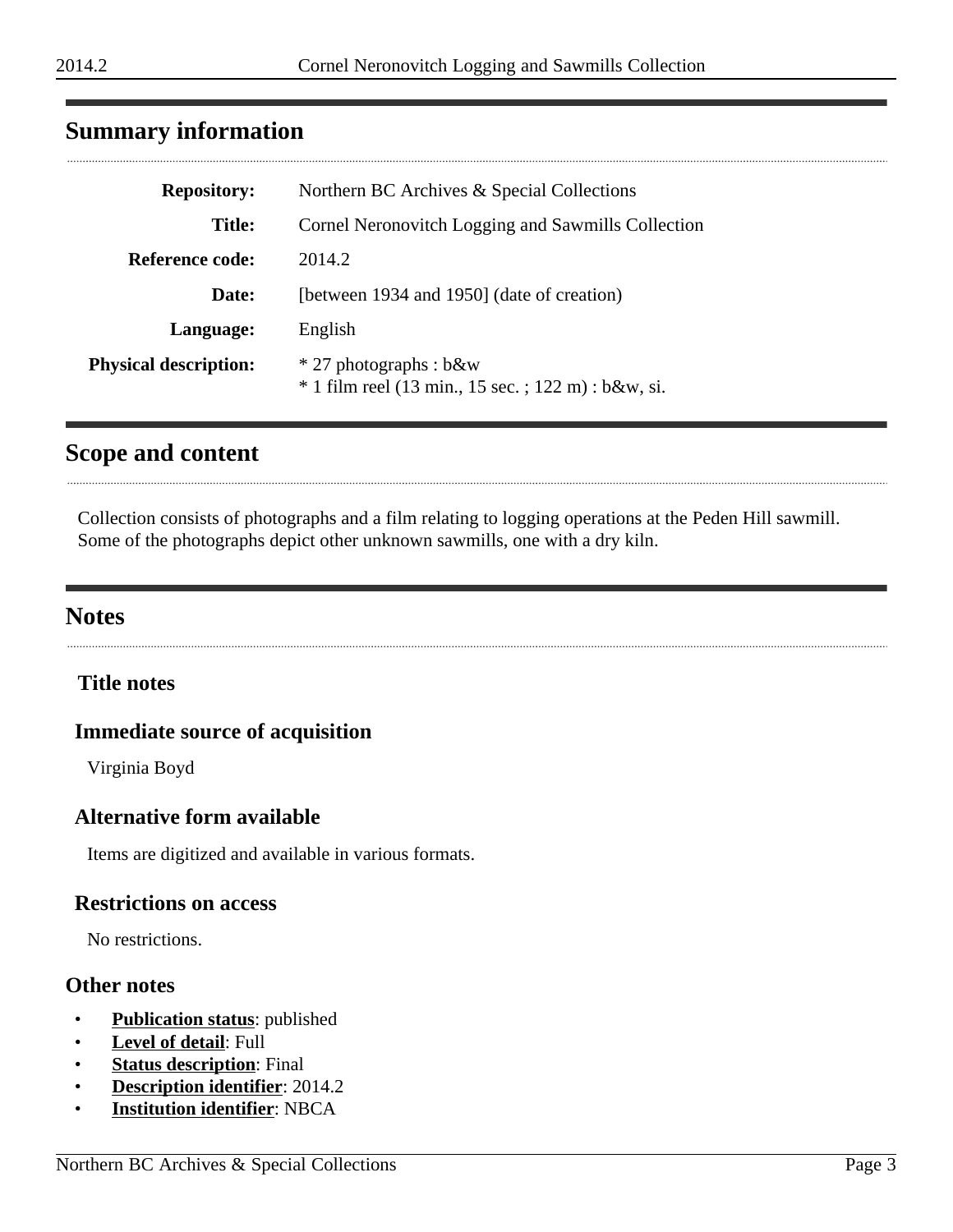# <span id="page-3-0"></span>**Access points**

- Graphic material (documentary form)
- Moving images (documentary form)

# <span id="page-3-1"></span>**Collection holdings**

# <span id="page-3-2"></span>**Series: 2014.2.1 - Photographs**

Title: Photographs

Reference code: 2014.2.1

Date: [between 1934 and 1950] (date of creation)

#### Scope and content:

Series consists of photographs relating to logging operations at the Peden Hill sawmill and one other unknown sawmill with a dry kiln.

Physical description: \*27 photographs : b&w

Language of the material:

English

Alternative form available:

Photographs are digitized and available in TIFF and JPEG formats.

Restrictions on access:

No restrictions.

Related material:

Part of the Cornel Neronovitch Logging and Sawmills Collection

#### Publication status:

published

Access points:

• Graphic material (documentary form)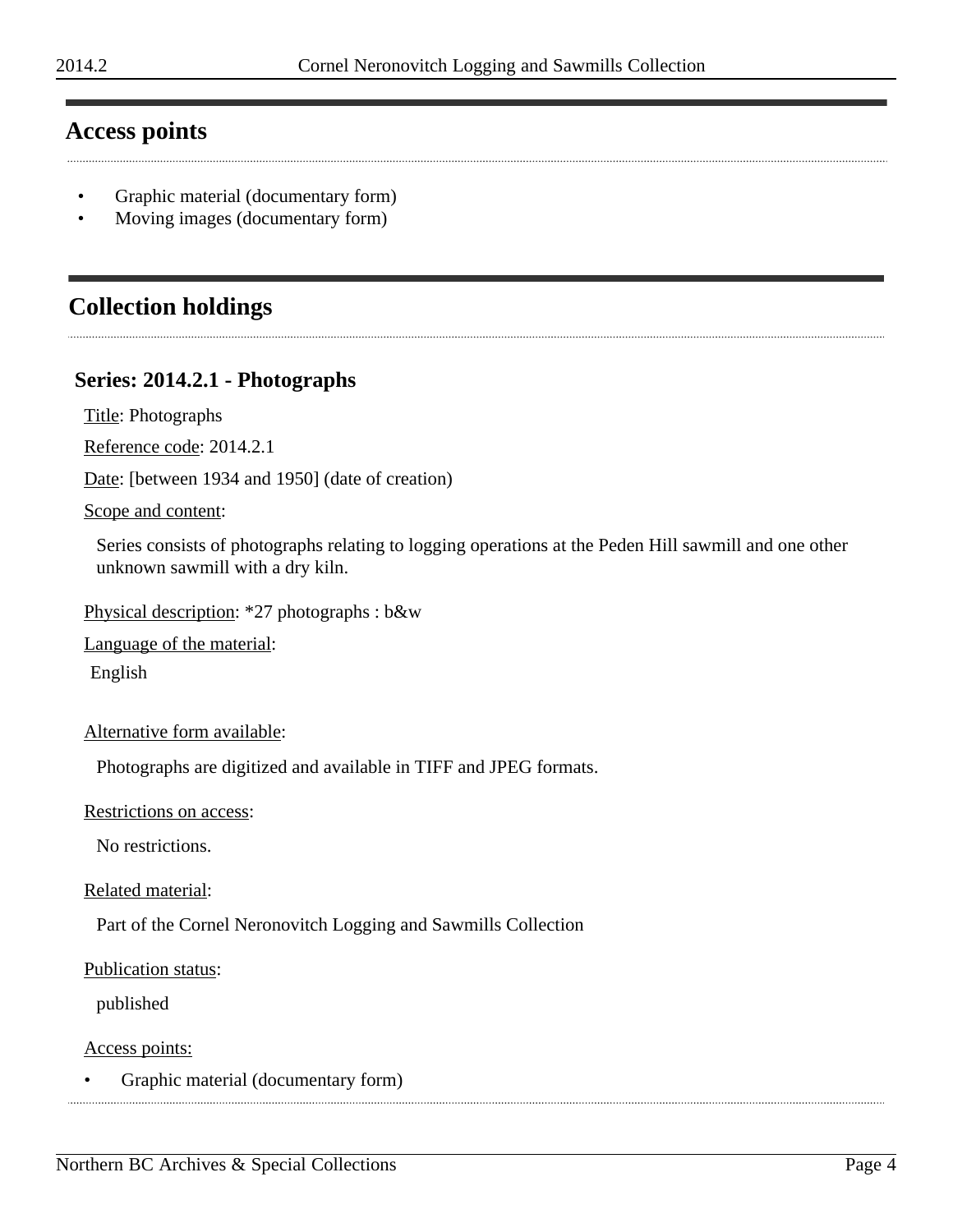# **Item: 2014.2.1.01 - Log yard at rebuilt Peden Hill sawmill**

Title: Log yard at rebuilt Peden Hill sawmill

Reference code: 2014.2.1.01

Date: [after 1941] (date of creation)

#### Scope and content:

Photograph depicts a man standing on a pile of logs in the Peden Hill sawmill yard, after the mill was rebuilt after the first mill burnt down in 1941. The first mill was operated by steam; the second mill was powered by a diesel-powered motor.

Physical description: \*1 photograph : b&w

Language of the material:

English

#### Alternative form available:

Photographs are digitized and available in TIFF and JPEG formats.

#### Restrictions on access:

No restrictions.

#### Related material:

Part of the Cornel Neronovitch Logging and Sawmills Collection

#### Publication status:

published

#### Access points:

- Graphic material (documentary form)
- Industries (subject)
- Natural Resources (subject)

# **Item: 2014.2.1.02 - Stacked logs near Peden Hill sawmill**

Title: Stacked logs near Peden Hill sawmill Reference code: 2014.2.1.02 Date: [after 1941] (date of creation) Scope and content: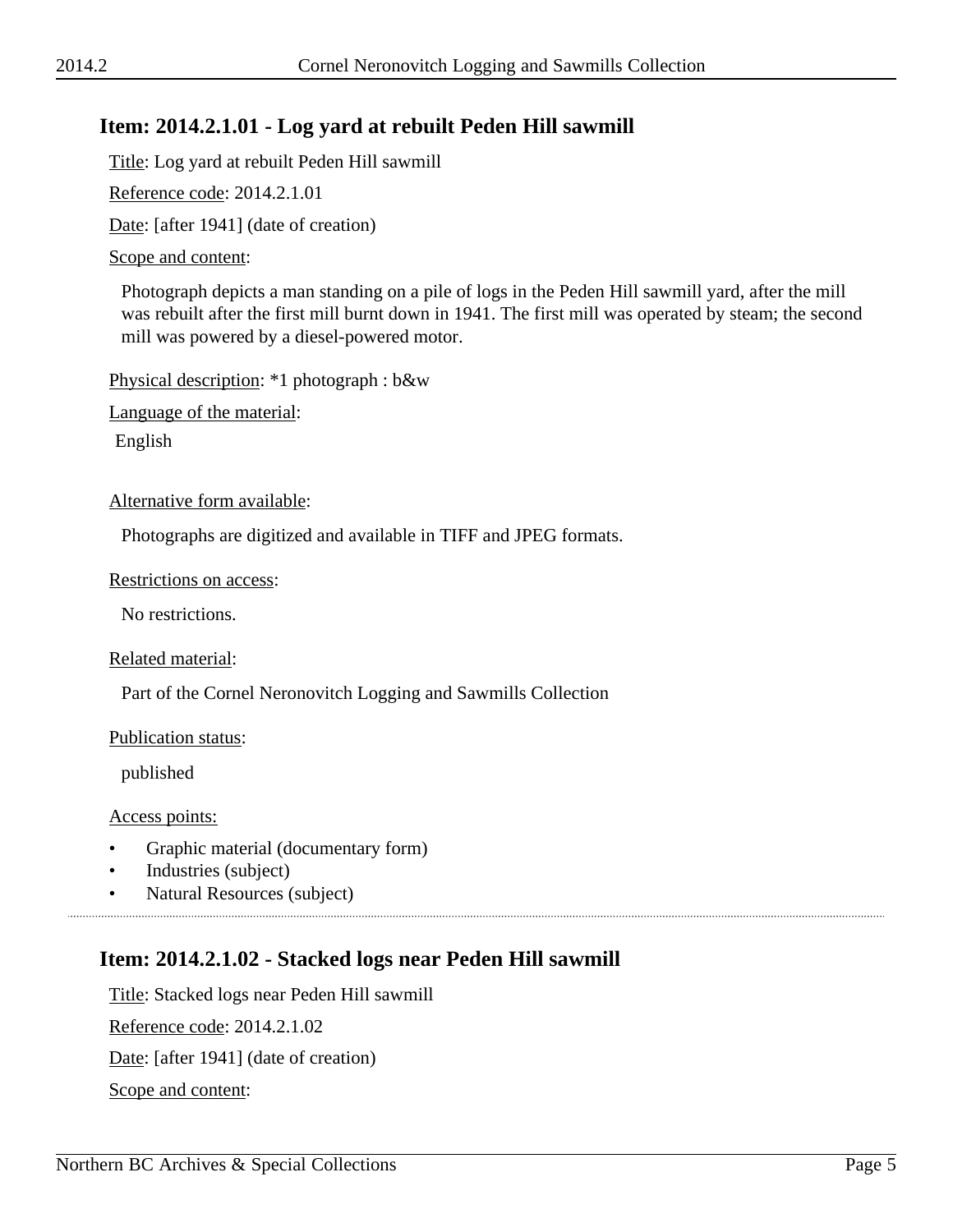Photograph depicts piles of stacked logs awaiting processing near Peden Hill sawmill.

Physical description: \*1 photograph : b&w

Language of the material:

English

Alternative form available:

Photographs are digitized and available in TIFF and JPEG formats.

Restrictions on access:

No restrictions.

Related material:

Part of the Cornel Neronovitch Logging and Sawmills Collection

Publication status:

published

Access points:

- Graphic material (documentary form)
- Industries (subject)
- Natural Resources (subject)

# **Item: 2014.2.1.03 - Worker in lumber yard at Peden Hill sawmill**

Title: Worker in lumber yard at Peden Hill sawmill

Reference code: 2014.2.1.03

Date: [after 1941] (date of creation)

Scope and content:

Photograph depicts a male worker standing amid stacks of lumber in a lumber yard at Peden Hill sawmill.

Physical description: \*1 photograph : b&w

Language of the material:

English

Alternative form available:

Photographs are digitized and available in TIFF and JPEG formats.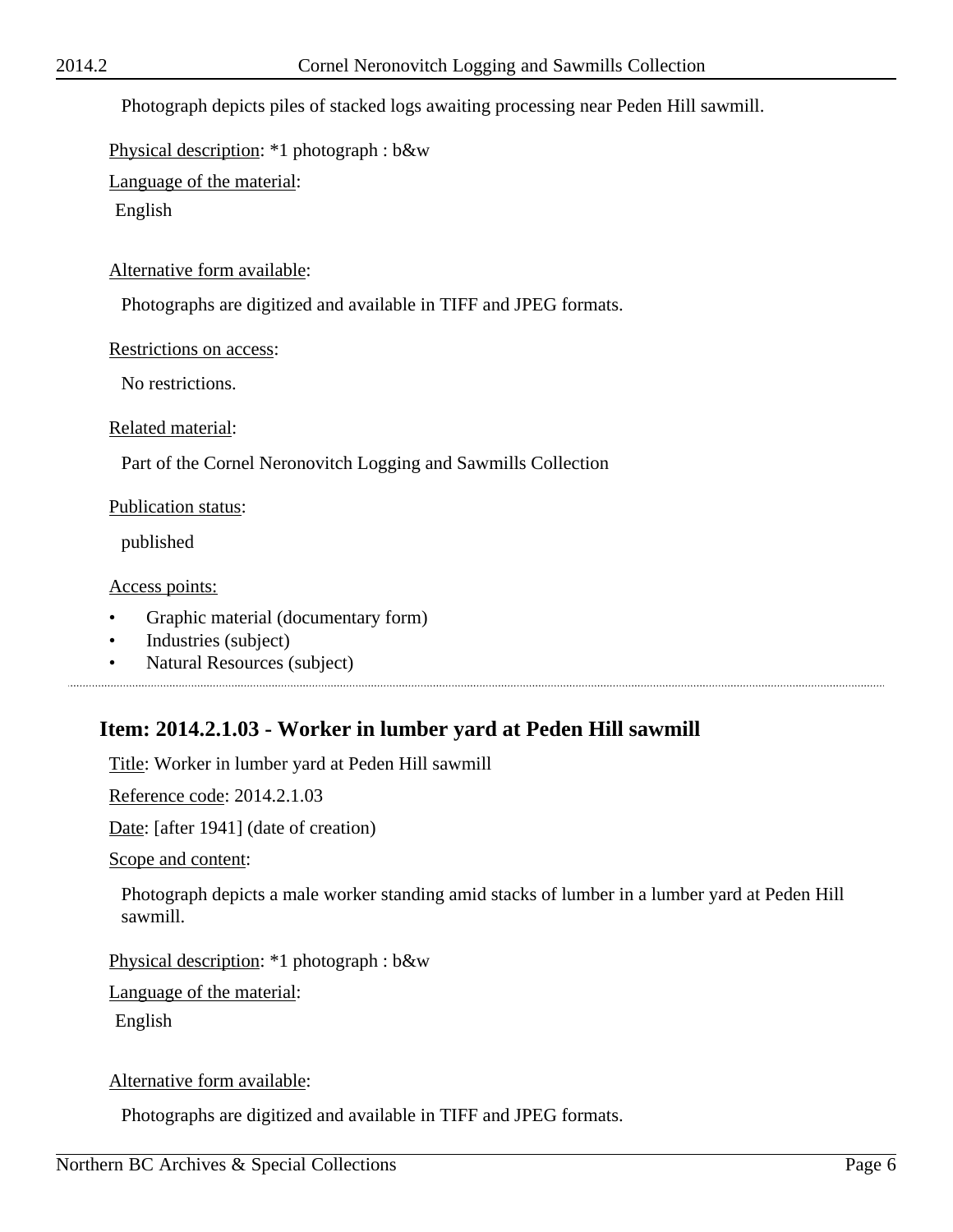#### Restrictions on access:

No restrictions.

#### Related material:

Part of the Cornel Neronovitch Logging and Sawmills Collection

#### Publication status:

published

#### Access points:

- Graphic material (documentary form)
- Industries (subject)
- Natural Resources (subject)

# **Item: 2014.2.1.04 - Men on 'Maple Leaf' Chevrolet truck running board while hauling raw logs**

Title: Men on 'Maple Leaf' Chevrolet truck running board while hauling raw logs

Reference code: 2014.2.1.04

Date: [1938?] (date of creation)

Scope and content:

Photograph depicts two men on a 'Maple Leaf' Chevrolet truck's running board in an active logging area near Peden Hill sawmill. The truck is hauling raw logs. The man at the right of photograph is Cornel Neronovitch.

Physical description: \*1 photograph : b&w

Language of the material:

English

Alternative form available:

Photographs are digitized and available in TIFF and JPEG formats.

Restrictions on access:

No restrictions.

Related material:

Part of the Cornel Neronovitch Logging and Sawmills Collection

Publication status: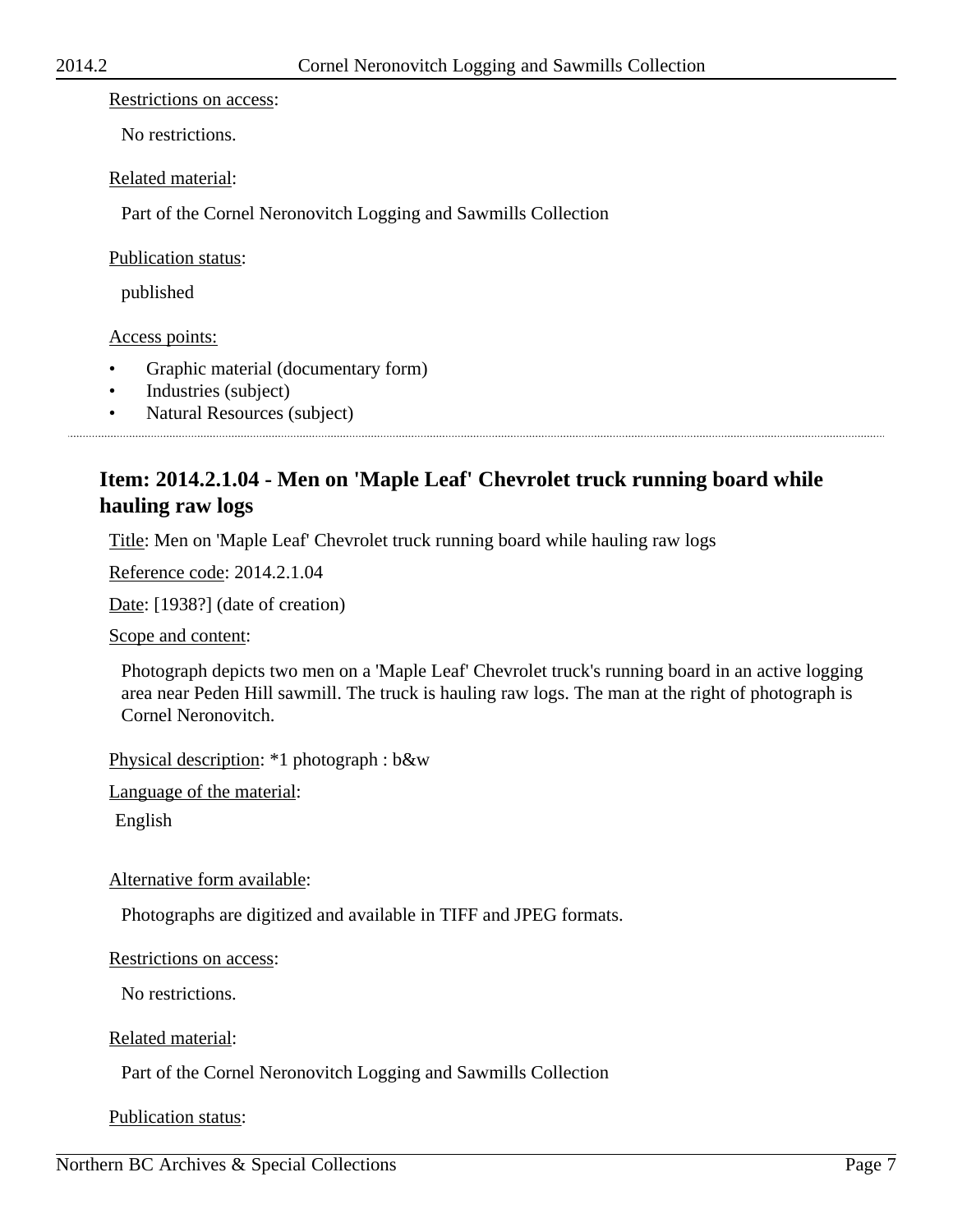#### published

#### Access points:

- Graphic material (documentary form)
- Industries (subject)
- Natural Resources (subject)

# **Item: 2014.2.1.05 - Loading raw logs onto a 'Maple Leaf' Chevrolet truck**

Title: Loading raw logs onto a 'Maple Leaf' Chevrolet truck

Reference code: 2014.2.1.05

Date: [194-?] (date of creation)

Scope and content:

Photograph depicts three men loading raw logs onto a 'Maple Leaf' Chevrolet truck near the Peden Hill sawmill.

Physical description: \*1 photograph : b&w

Language of the material:

English

Alternative form available:

Photographs are digitized and available in TIFF and JPEG formats.

#### Restrictions on access:

No restrictions.

#### Related material:

Part of the Cornel Neronovitch Logging and Sawmills Collection

#### Publication status:

published

#### Access points:

- Graphic material (documentary form)
- Industries (subject)
- Natural Resources (subject)

# **Item: 2014.2.1.06 - Cornel Neronovitch with 'Maple Leaf' Chevrolet logging truck**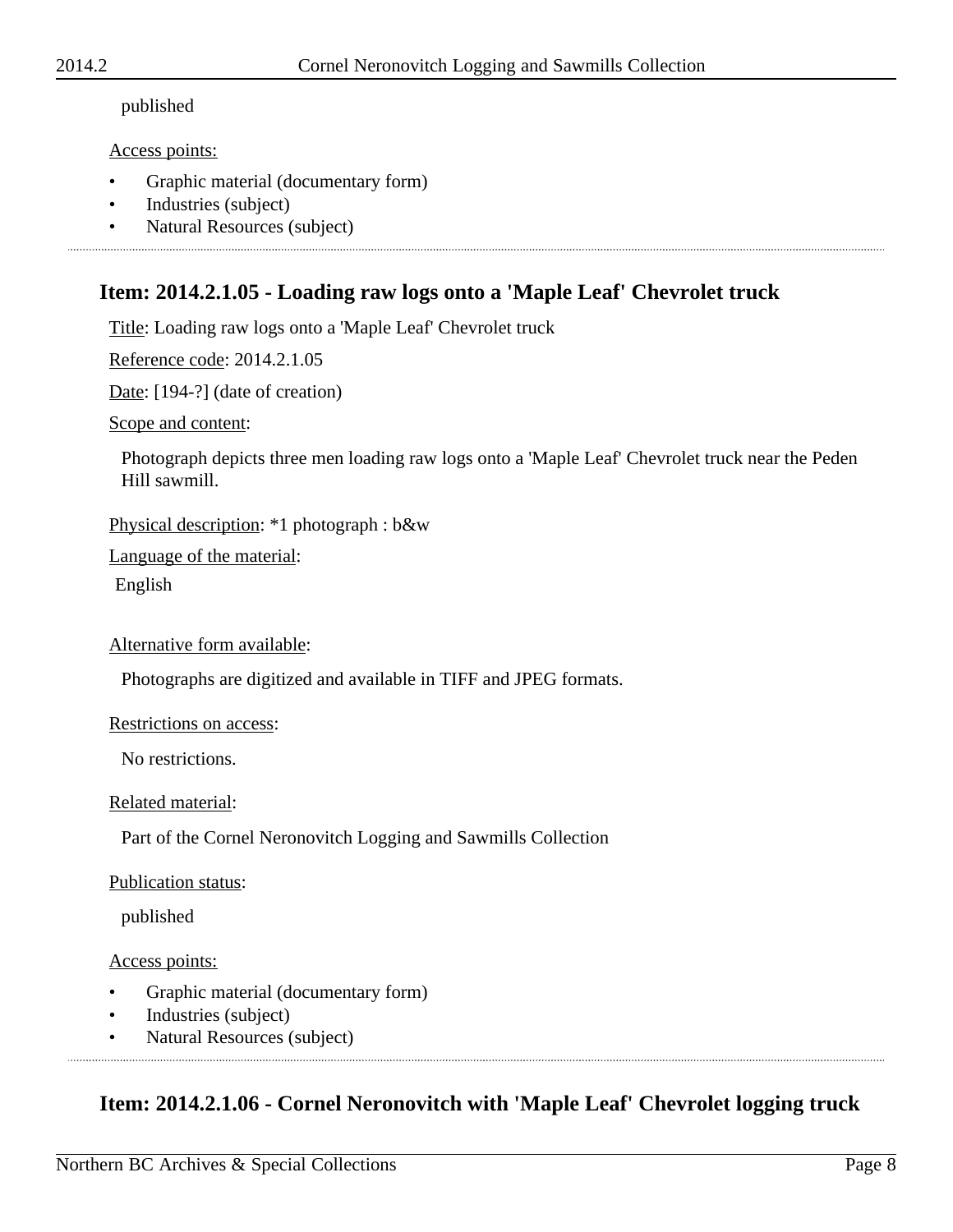Title: Cornel Neronovitch with 'Maple Leaf' Chevrolet logging truck

Reference code: 2014.2.1.06

Date: [1938?] (date of creation)

Scope and content:

Photograph depicts Cornel Neronovitch standing by a 'Maple Leaf' Chevrolet truck near the Peden Hill sawmill. Raw logs are stacked and chained on the truck.

Physical description: \*1 photograph : b&w

Language of the material:

English

Alternative form available:

Photographs are digitized and available in TIFF and JPEG formats.

Restrictions on access:

No restrictions.

Related material:

Part of the Cornel Neronovitch Logging and Sawmills Collection

Publication status:

published

#### Access points:

- Graphic material (documentary form)
- Industries (subject)
- Natural Resources (subject)

# **Item: 2014.2.1.07 - Loggers felling tree with a two-man crosscut saw**

Title: Loggers felling tree with a two-man crosscut saw

Reference code: 2014.2.1.07

Date: [between 1938 and 1943] (date of creation)

Scope and content:

Photograph depicts two men felling a tree using a two-man crosscut saw in the Prince George area for processing at Peden Hill sawmill.

Physical description: \*1 photograph : b&w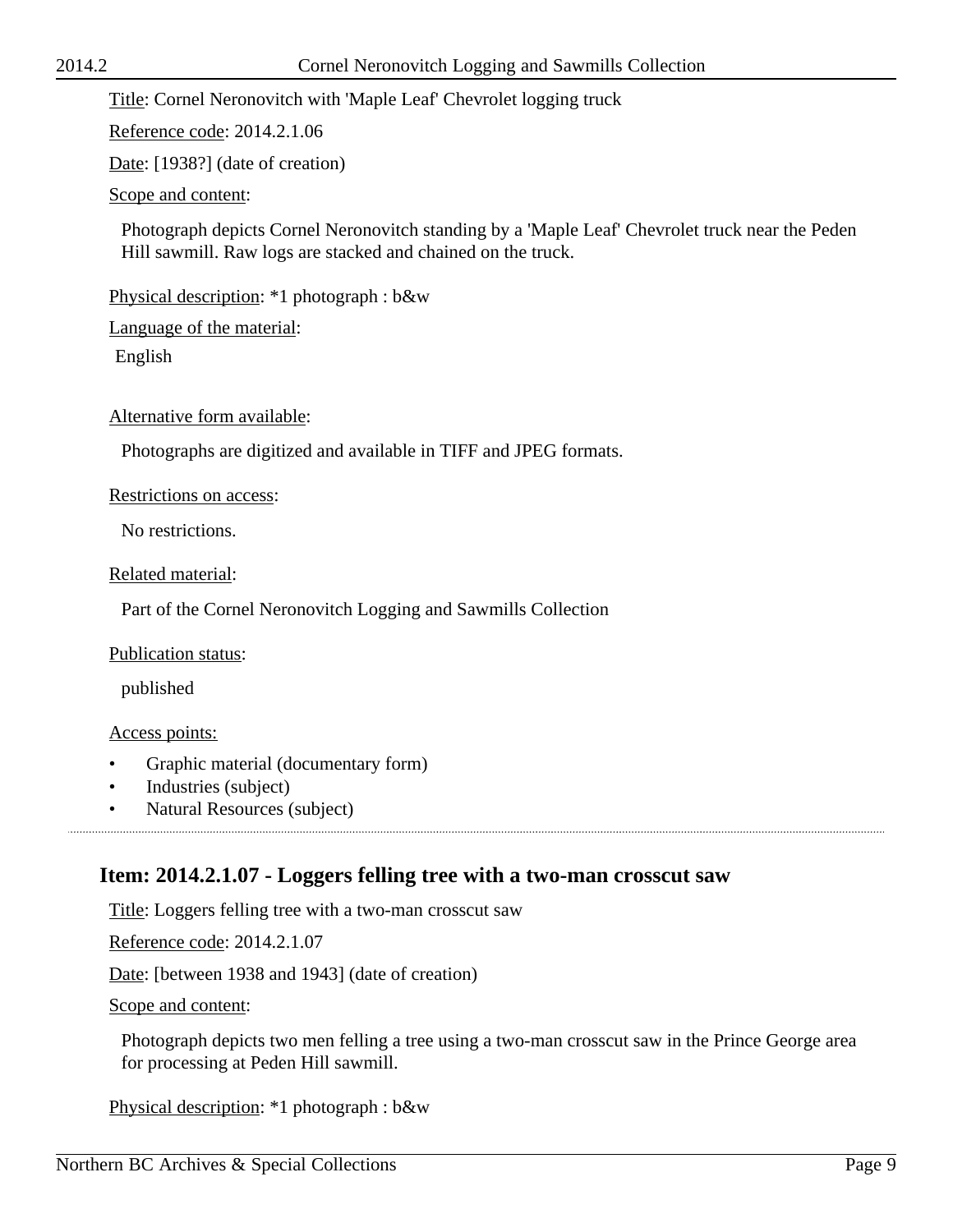Language of the material: English

#### Alternative form available:

Photographs are digitized and available in TIFF and JPEG formats.

Restrictions on access:

No restrictions.

Related material:

Part of the Cornel Neronovitch Logging and Sawmills Collection

Publication status:

published

Access points:

- Graphic material (documentary form)
- Industries (subject)
- Natural Resources (subject)

# **Item: 2014.2.1.08 - Loggers using a gin pole, winch and jammer to load logging truck**

Title: Loggers using a gin pole, winch and jammer to load logging truck

Reference code: 2014.2.1.08

Date: [between 1938 and 1945] (date of creation)

Scope and content:

Photograph depicts two men using a gin pole, winch and jammer to load raw logs onto a logging truck, likely near Peden Hill sawmill.

Physical description: \*1 photograph : b&w

Language of the material:

English

Alternative form available:

Photographs are digitized and available in TIFF and JPEG formats.

Restrictions on access: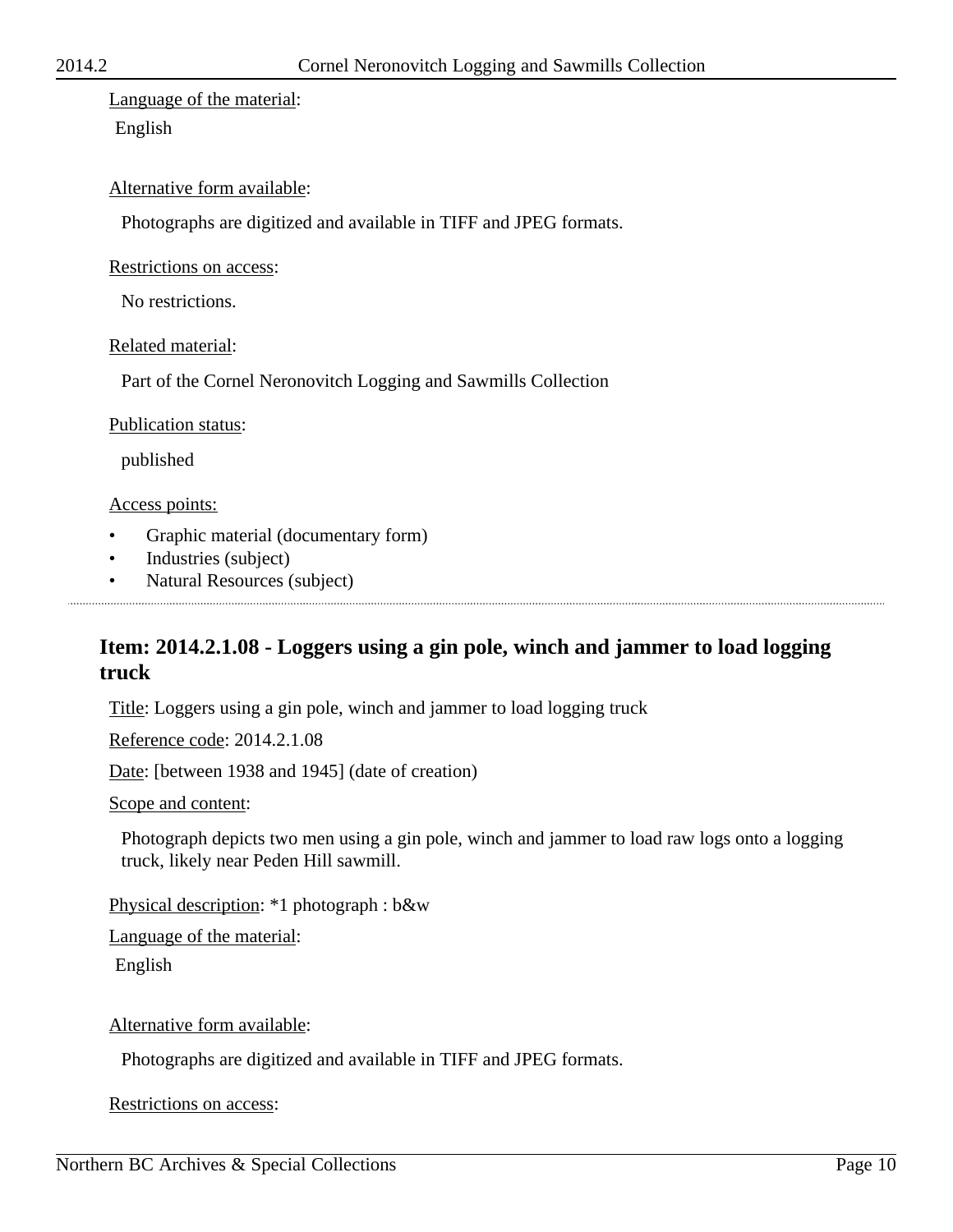No restrictions.

Related material:

Part of the Cornel Neronovitch Logging and Sawmills Collection

Publication status:

published

Access points:

- Graphic material (documentary form)
- Industries (subject)
- Natural Resources (subject)

# **Item: 2014.2.1.09 - Logging truck on corduroy log road with passengers**

Title: Logging truck on corduroy log road with passengers

Reference code: 2014.2.1.09

Date: [between 1938 and 1945] (date of creation)

Scope and content:

Photograph depicts a loaded logging truck on corduroy log road near Peden Hill sawmill. The truck has three passengers--a man and two women--sitting on top of the loaded logs. The leftmost passenger is Mrs. Fred Tesluk; Fred Tesluk co-owned the Peden Hill mill with Cornel Neronovitch. Cornel Neronovitch stands at the right of the photograph, in front of the truck.

Physical description: \*1 photograph : b&w

Language of the material:

English

Alternative form available:

Photographs are digitized and available in TIFF and JPEG formats.

Restrictions on access:

No restrictions.

Related material:

Part of the Cornel Neronovitch Logging and Sawmills Collection

Publication status: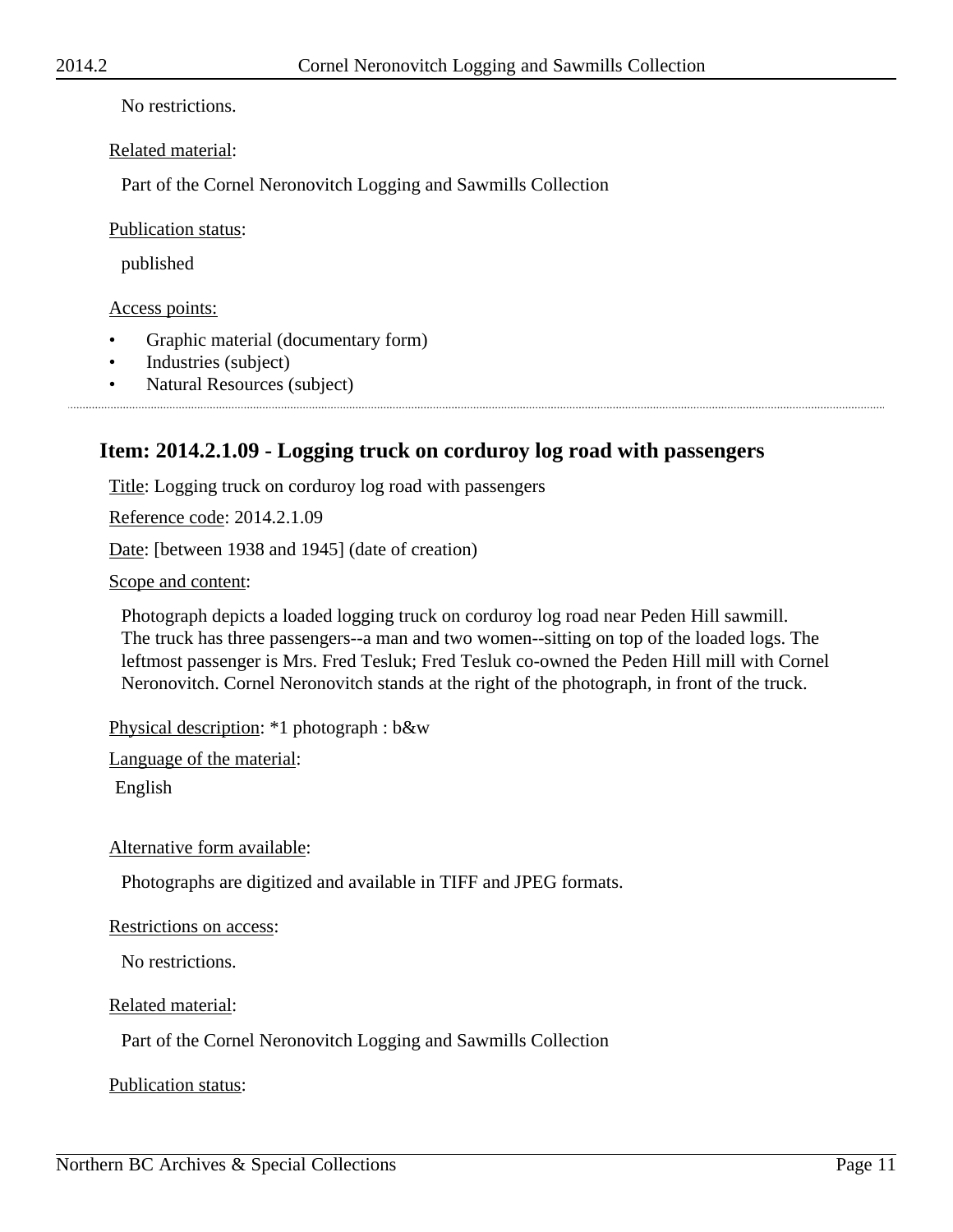#### published

#### Access points:

- Graphic material (documentary form)
- Industries (subject)
- Natural Resources (subject)

# **Item: 2014.2.1.10 - Rebuilt Peden Hill sawmill**

Title: Rebuilt Peden Hill sawmill

Reference code: 2014.2.1.10

Date: [after 1941] (date of creation)

Scope and content:

Photograph depicts the Peden Hill sawmill, after the mill was rebuilt after the first mill burnt down in 1941. The first mill was operated by steam; the second mill was powered by a diesel-powered motor.

Physical description: \*1 photograph : b&w

Language of the material:

English

Alternative form available:

Photographs are digitized and available in TIFF and JPEG formats.

#### Restrictions on access:

No restrictions.

Related material:

Part of the Cornel Neronovitch Logging and Sawmills Collection

#### Publication status:

published

Access points:

- Graphic material (documentary form)
- Industries (subject)
- Natural Resources (subject)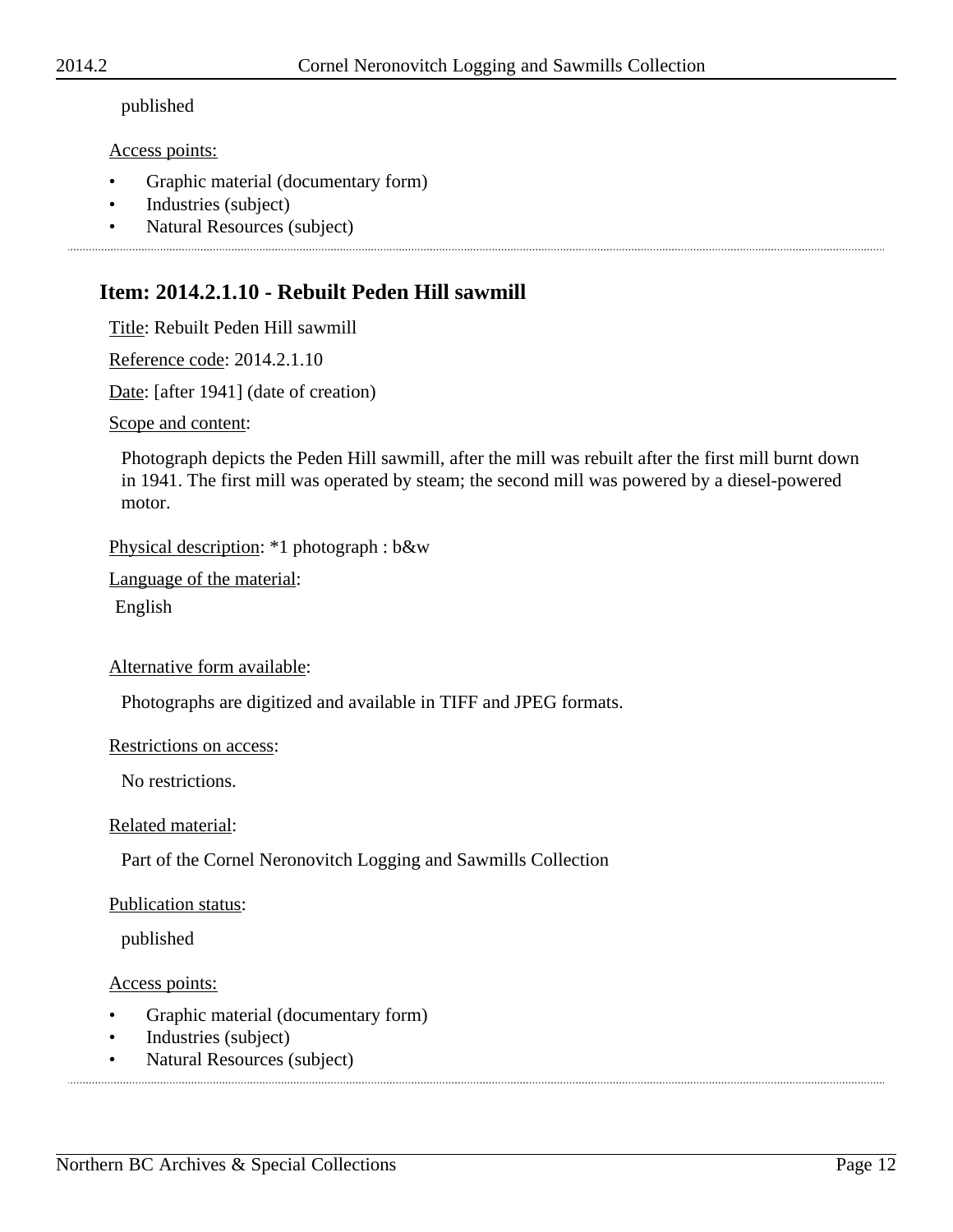# **Item: 2014.2.1.11 - Sawmill with dry kiln next to rail line**

Title: Sawmill with dry kiln next to rail line

Reference code: 2014.2.1.11

Date: [between 1935 and 1955] (date of creation)

#### Scope and content:

Photograph depicts a sawmill with a dry kiln next to a rail line. The location and name of the sawmill is unknown.

Physical description: \*1 photograph : b&w

Language of the material:

English

Alternative form available:

Photographs are digitized and available in TIFF and JPEG formats.

#### Restrictions on access:

No restrictions.

Related material:

Part of the Cornel Neronovitch Logging and Sawmills Collection

#### Publication status:

published

Access points:

- Graphic material (documentary form)
- Industries (subject)
- Natural Resources (subject)

# **Item: 2014.2.1.12 - Jackladder at Nash Sawmill**

Title: Jackladder at Nash Sawmill Reference code: 2014.2.1.12 Date: [before 1941] (date of creation) Scope and content: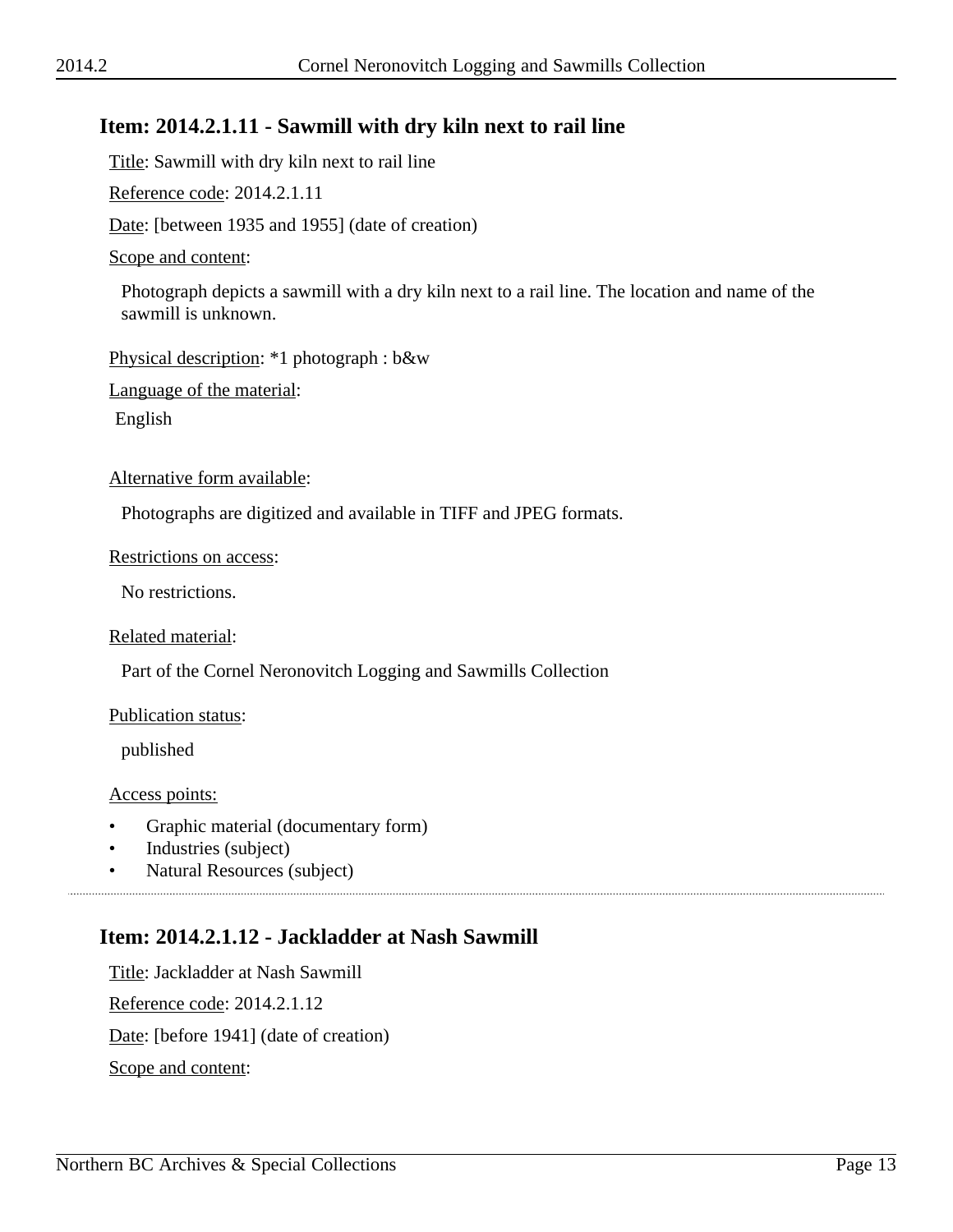Photograph depicts a log jack-ladder up to Nash Sawmill, co-owned by Cornel Neronovitch and Fred Tesluk. This sawmill was steam powered and burnt down in 1941. The sawmill was located on a back-channel of the Fraser River.

Physical description: \*1 photograph : b&w

Language of the material:

English

#### Alternative form available:

Photographs are digitized and available in TIFF and JPEG formats.

#### Restrictions on access:

No restrictions.

#### Related material:

Part of the Cornel Neronovitch Logging and Sawmills Collection

#### Publication status:

published

#### Access points:

- Graphic material (documentary form)
- Industries (subject)
- Natural Resources (subject)

# **Item: 2014.2.1.13 - Peden Hill Sawmill lumber yard**

Title: Peden Hill Sawmill lumber yard

Reference code: 2014.2.1.13

Date: [after 1941?] (date of creation)

#### Scope and content:

Photograph depicts the lumber yard at Peden Hill sawmill, likely after the fire that burnt down the first mill at that location.

Physical description: \*1 photograph : b&w

Language of the material:

English

Alternative form available: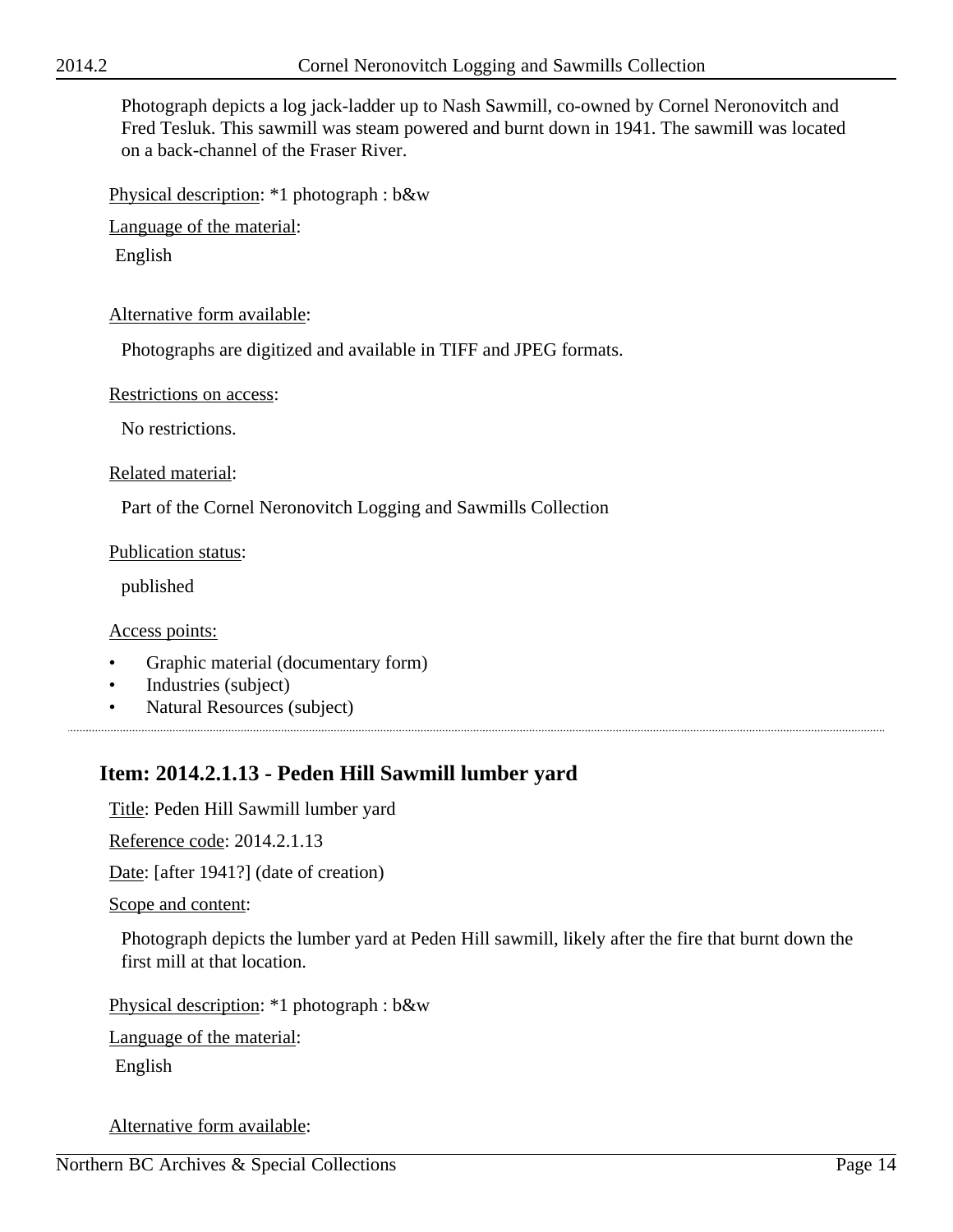#### Photographs are digitized and available in TIFF and JPEG formats.

#### Restrictions on access:

No restrictions.

#### Related material:

Part of the Cornel Neronovitch Logging and Sawmills Collection

#### Publication status:

published

#### Access points:

- Graphic material (documentary form)
- Industries (subject)
- Natural Resources (subject)

# **Item: 2014.2.1.14 - Men on log deck into a sawmill**

Title: Men on log deck into a sawmill Reference code: 2014.2.1.14 Date: [between 1935 and 1950] (date of creation) Scope and content: Photograph depicts two men on a log deck, possibly at Peden Hill sawmill. Physical description: \*1 photograph : b&w Language of the material:

English

#### Alternative form available:

Photographs are digitized and available in TIFF and JPEG formats.

#### Restrictions on access:

No restrictions.

#### Related material:

Part of the Cornel Neronovitch Logging and Sawmills Collection

Publication status: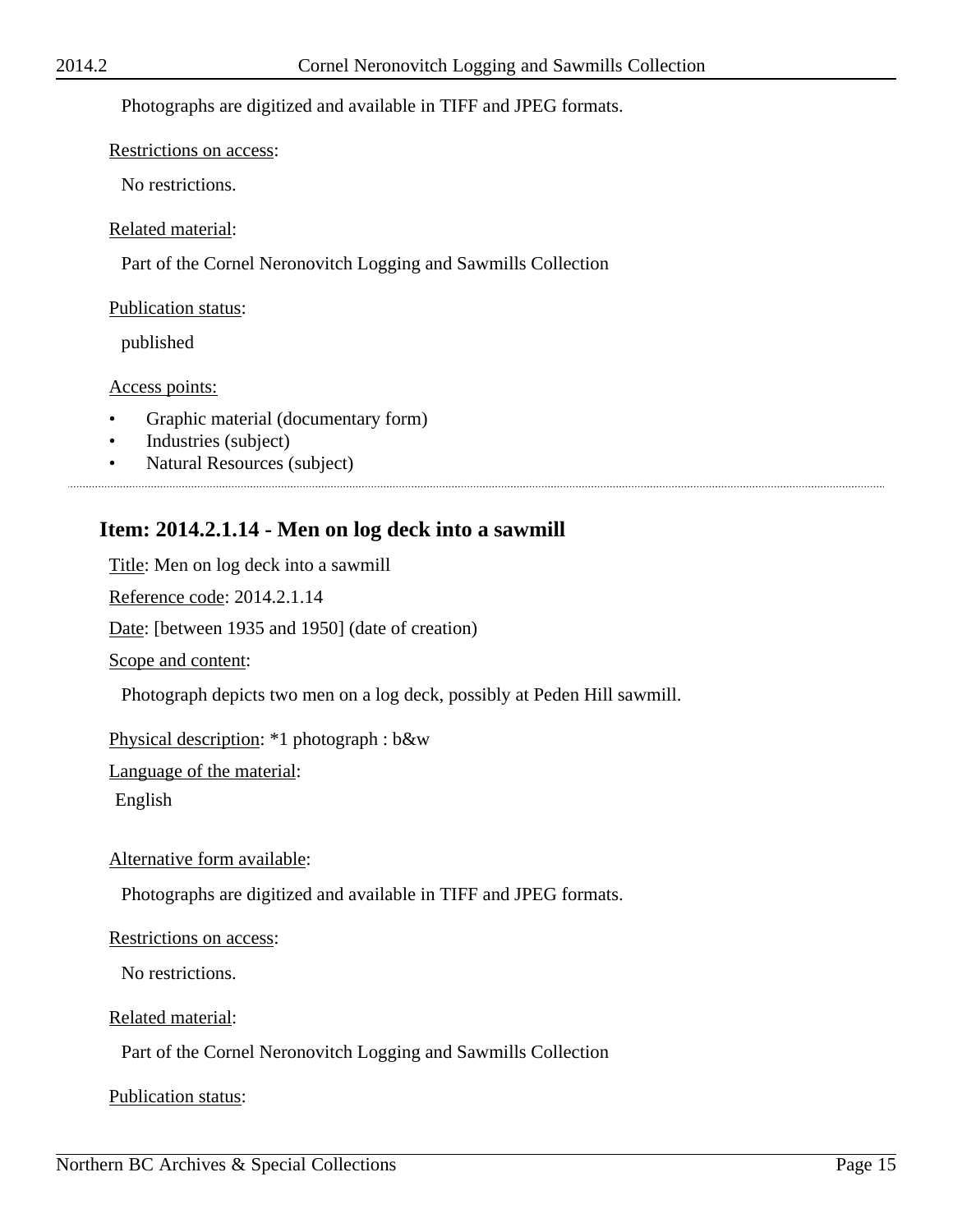#### published

#### Access points:

- Graphic material (documentary form)
- Industries (subject)
- Natural Resources (subject)

# **Item: 2014.2.1.15 - Fraser River backchannel with logs at Peden Hill sawmill**

Title: Fraser River backchannel with logs at Peden Hill sawmill

Reference code: 2014.2.1.15

Date: [before 1941] (date of creation)

Scope and content:

Photograph depicts a Fraser River backchannel with logs at Peden Hill sawmill. The jackladder to the sawmill is visible on the bottom right.

Physical description: \*1 photograph : b&w

Language of the material:

English

Alternative form available:

Photographs are digitized and available in TIFF and JPEG formats.

#### Restrictions on access:

No restrictions.

#### Related material:

Part of the Cornel Neronovitch Logging and Sawmills Collection

#### Publication status:

published

#### Access points:

- Graphic material (documentary form)
- Industries (subject)
- Natural Resources (subject)

# **Item: 2014.2.1.16 - Workers cutting timber with lomen planer at Peden Hill sawmill**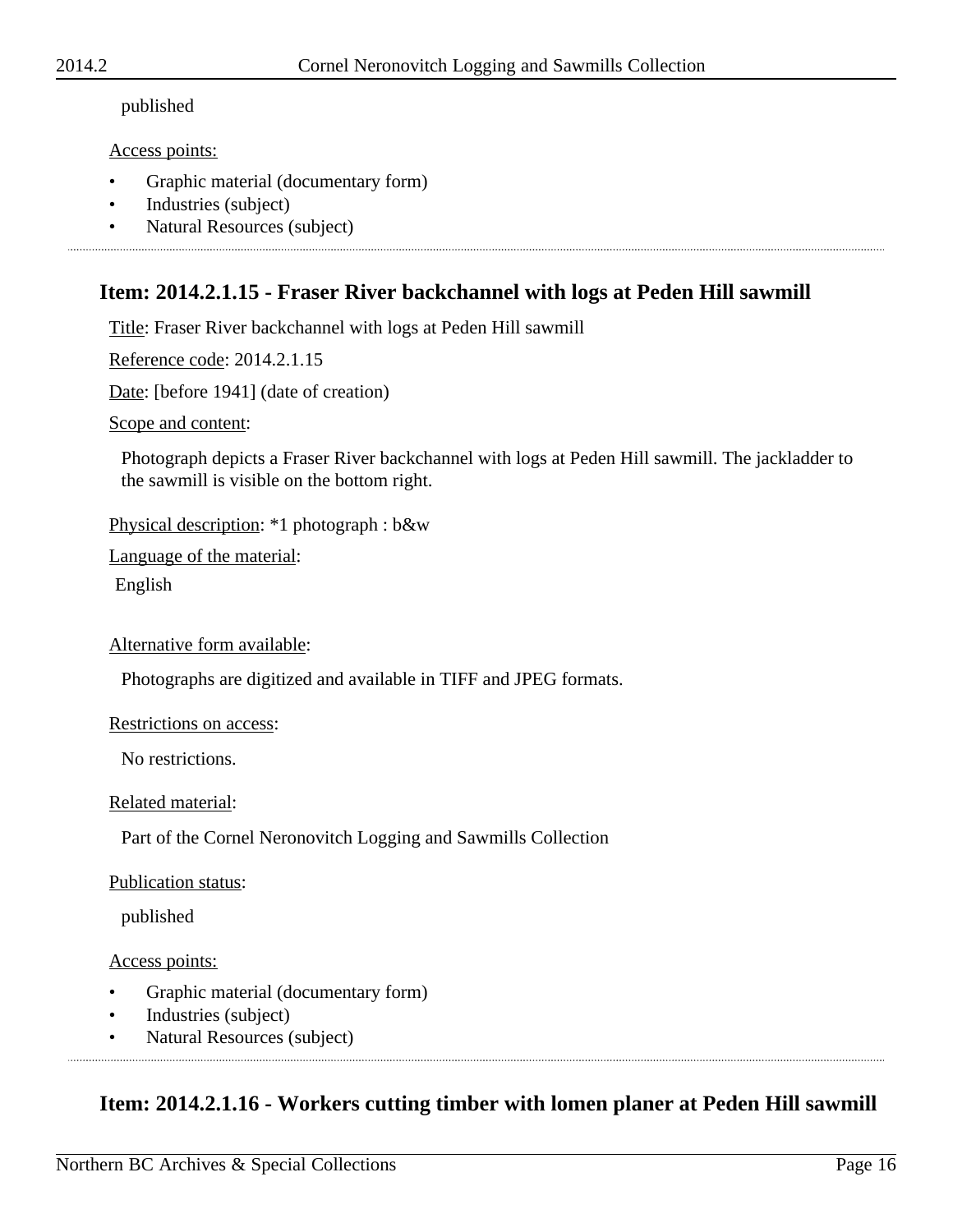#### Title: Workers cutting timber with lomen planer at Peden Hill sawmill

Reference code: 2014.2.1.16

Date: [1941?] (date of creation)

Scope and content:

Photograph depicts workers cutting timber with a lomen planer at Peden Hill sawmill.

Physical description: \*1 photograph : b&w

Language of the material:

English

Alternative form available:

Photographs are digitized and available in TIFF and JPEG formats.

Restrictions on access:

No restrictions.

Related material:

Part of the Cornel Neronovitch Logging and Sawmills Collection

Publication status:

published

Access points:

- Graphic material (documentary form)
- Industries (subject)
- Natural Resources (subject)

# **Item: 2014.2.1.17 - Log deck at sawmill**

Title: Log deck at sawmill

Reference code: 2014.2.1.17

Date: [between 1935 and 1950] (date of creation)

Scope and content:

Photograph depicts a man standing near a log deck at a sawmill, possibly at Peden Hill sawmill.

Physical description: \*1 photograph : b&w

Language of the material: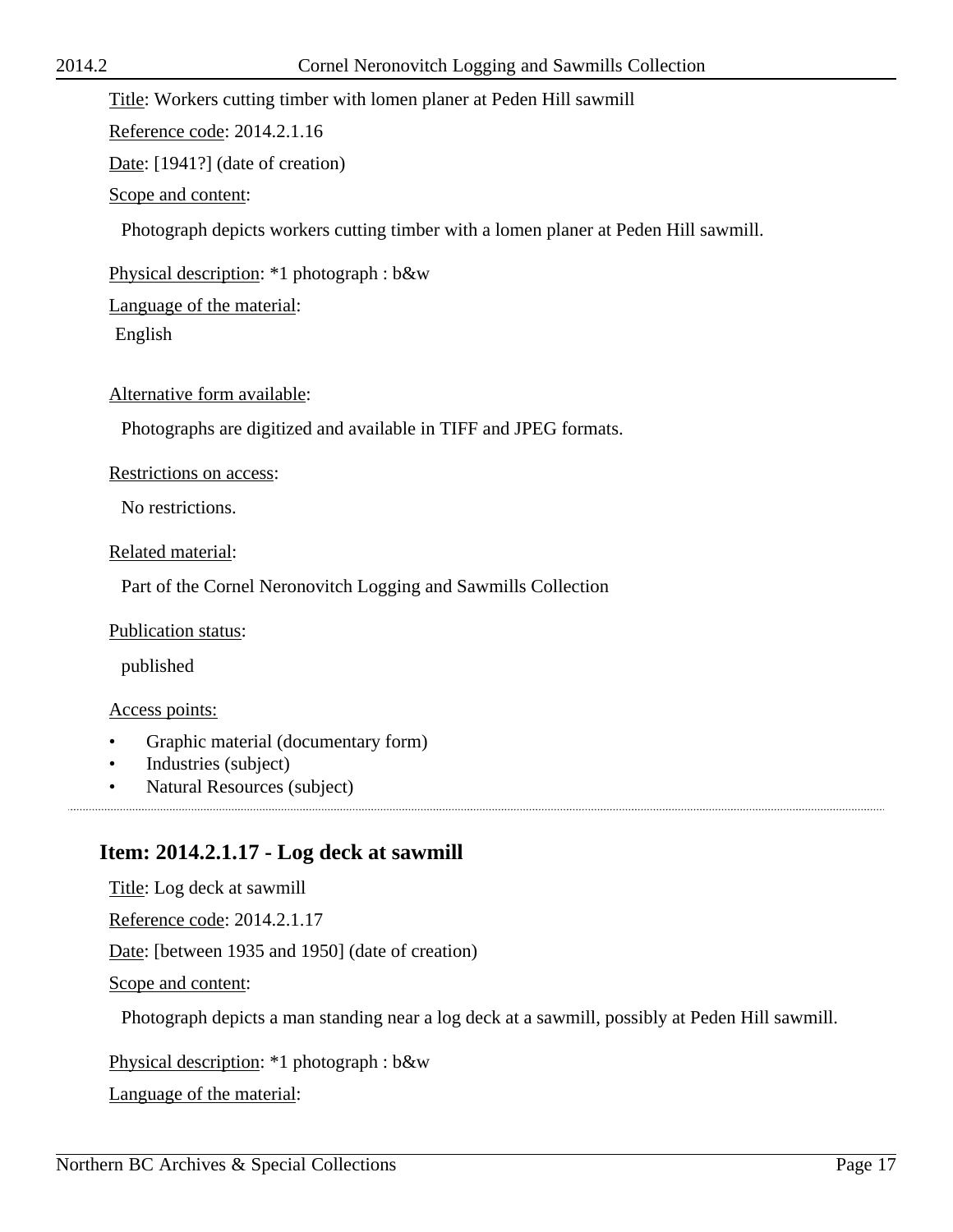#### English

#### Alternative form available:

Photographs are digitized and available in TIFF and JPEG formats.

Restrictions on access:

No restrictions.

Related material:

Part of the Cornel Neronovitch Logging and Sawmills Collection

Publication status:

published

Access points:

- Graphic material (documentary form)
- Industries (subject)

• Natural Resources (subject)

# **Item: 2014.2.1.18 - Log chute bringing logs out of the Fraser River into a backchannel at Peden Hill sawmill**

Title: Log chute bringing logs out of the Fraser River into a backchannel at Peden Hill sawmill

Reference code: 2014.2.1.18

Date: [between 1935 and 1950] (date of creation)

Scope and content:

Photograph depicts a man standing next to a log chute bringing logs out of the Fraser River into a backchannel at Peden Hill sawmill.

Physical description: \*1 photograph : b&w

Language of the material:

English

Alternative form available:

Photographs are digitized and available in TIFF and JPEG formats.

Restrictions on access:

No restrictions.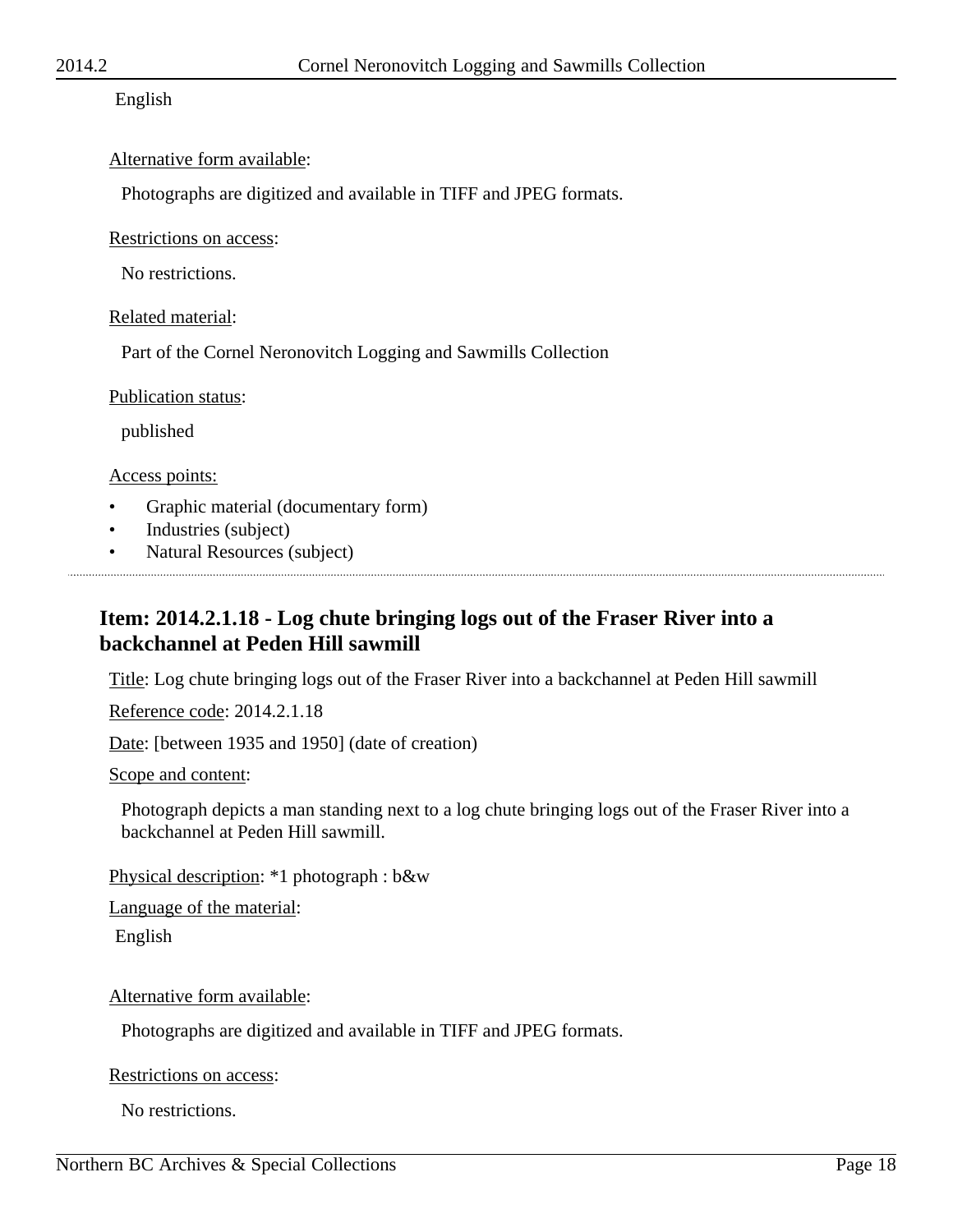#### Related material:

Part of the Cornel Neronovitch Logging and Sawmills Collection

Publication status:

published

#### Access points:

- Graphic material (documentary form)
- Industries (subject)
- Natural Resources (subject)

# **Item: 2014.2.1.19 - Young man by Peden Hill sawmill jackladder**

Title: Young man by Peden Hill sawmill jackladder

Reference code: 2014.2.1.19

Date: [between 1935 and 1950] (date of creation)

Scope and content:

Photograph depicts a young man sitting at the top of an active sawmill jackladder at Peden Hill sawmill.

Physical description: \*1 photograph : b&w

Language of the material:

English

Alternative form available:

Photographs are digitized and available in TIFF and JPEG formats.

Restrictions on access:

No restrictions.

Related material:

Part of the Cornel Neronovitch Logging and Sawmills Collection

Publication status:

published

Access points:

- Graphic material (documentary form)
- Industries (subject)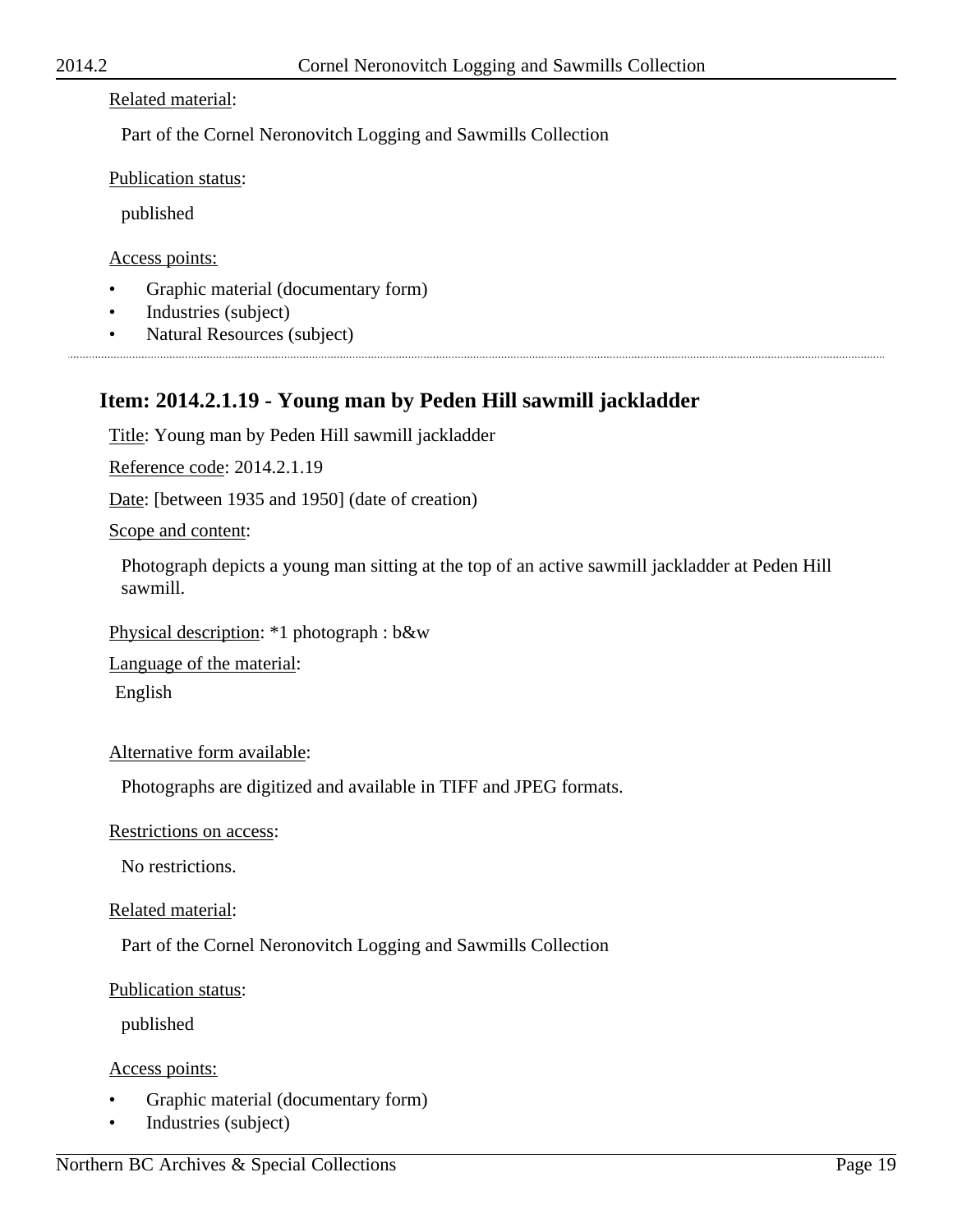• Natural Resources (subject)

# **Item: 2014.2.1.20 - Freight vehicle transporting timber at Peden Hill sawmill**

Title: Freight vehicle transporting timber at Peden Hill sawmill

Reference code: 2014.2.1.20

Date: [1934] (date of creation)

#### Scope and content:

Photograph depicts a freight truck carrying timber at Peden Hill Sawmill.

Physical description: \*1 photograph : b&w

Language of the material:

English

#### Alternative form available:

Photographs are digitized and available in TIFF and JPEG formats.

#### Restrictions on access:

No restrictions.

Related material:

Part of the Cornel Neronovitch Logging and Sawmills Collection

#### Publication status:

published

#### Access points:

- Graphic material (documentary form)
- Industries (subject)

• Natural Resources (subject)

# **Item: 2014.2.1.21 - Men standing on loaded lumber truck at Peden Hill sawmill**

Title: Men standing on loaded lumber truck at Peden Hill sawmill

Reference code: 2014.2.1.21

Date: [1934] (date of creation)

Scope and content: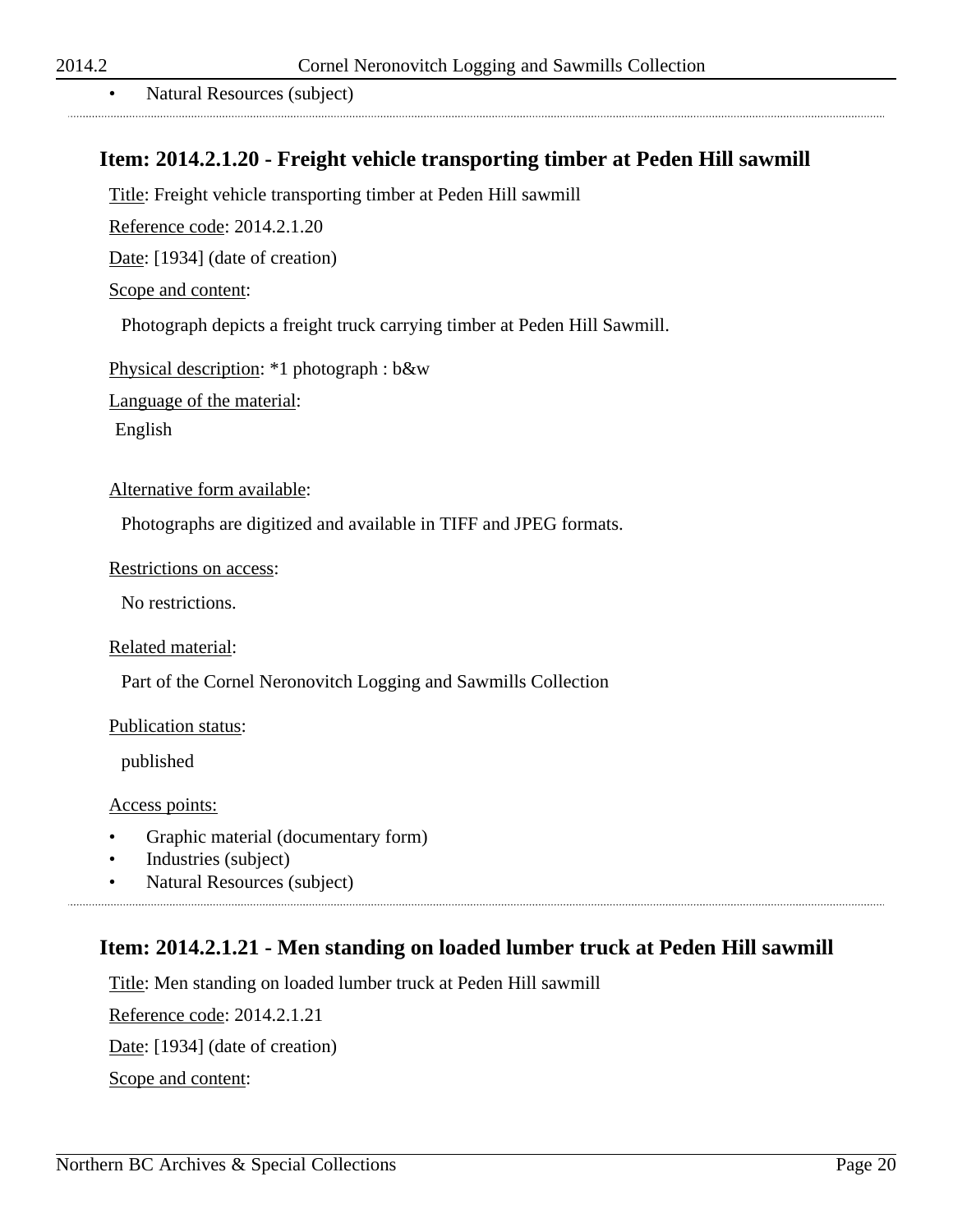Photograph depicts two men perched on top of a freight truck carrying a load of timber at Peden Hill sawmill.

Physical description: \*1 photograph : b&w

Language of the material:

English

Alternative form available:

Photographs are digitized and available in TIFF and JPEG formats.

Restrictions on access:

No restrictions.

Related material:

Part of the Cornel Neronovitch Logging and Sawmills Collection

Publication status:

published

Access points:

- Graphic material (documentary form)
- Industries (subject)

• Natural Resources (subject)

# **Item: 2014.2.1.22 - Worker operating a gin pole, winch and jammer to hoist logs onto a logging truck at Peden Hill sawmill**

Title: Worker operating a gin pole, winch and jammer to hoist logs onto a logging truck at Peden Hill sawmill

Reference code: 2014.2.1.22

Date: [between 1935 and 1950] (date of creation)

Scope and content:

Photograph depicts a male worker operating a gin pole, winch and jammer to hoist logs onto a logging truck at Peden Hill sawmill.

Physical description: \*1 photograph : b&w

Language of the material:

English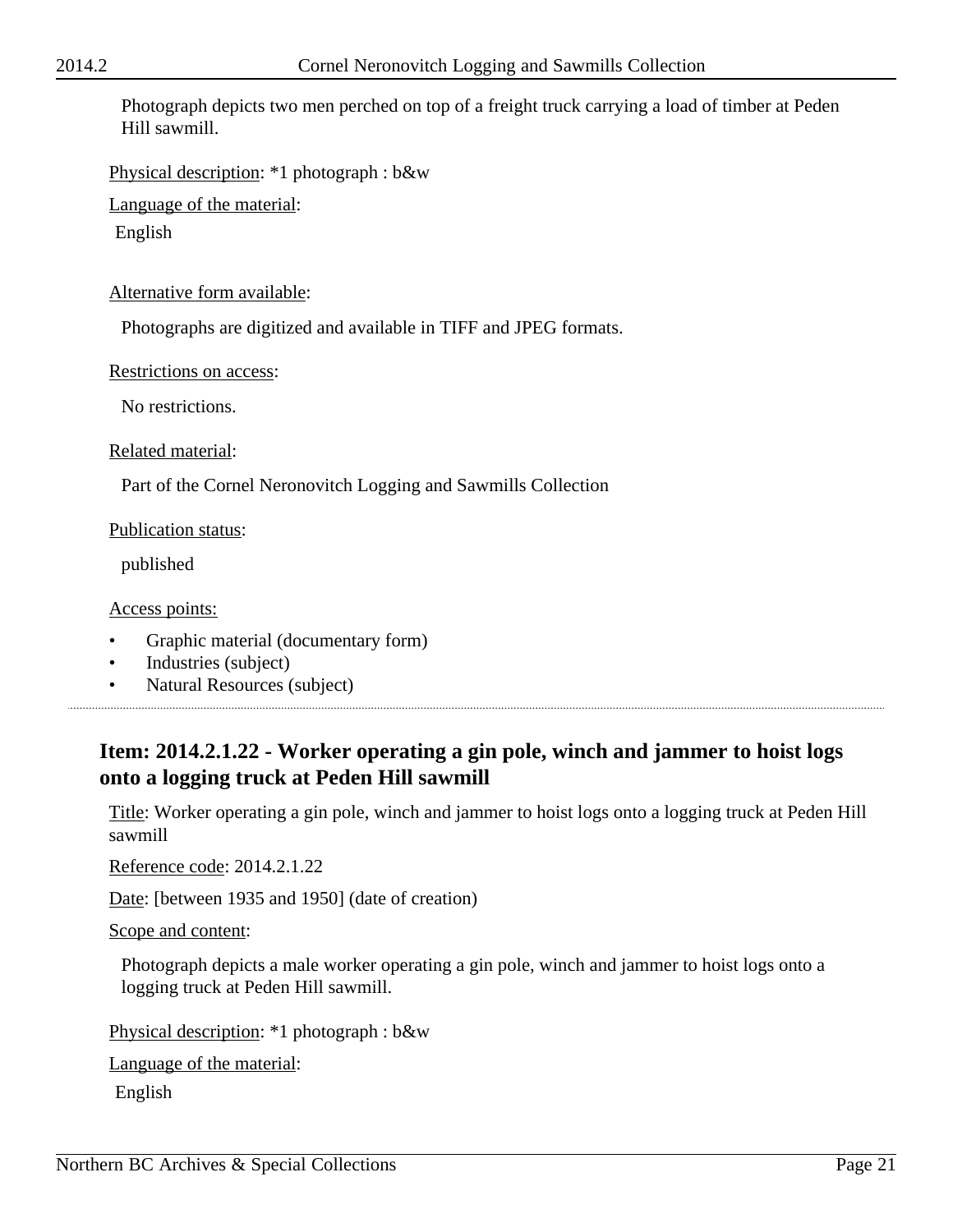#### Alternative form available:

Photographs are digitized and available in TIFF and JPEG formats.

#### Restrictions on access:

No restrictions.

#### Related material:

Part of the Cornel Neronovitch Logging and Sawmills Collection

#### Publication status:

published

#### Access points:

- Graphic material (documentary form)
- Industries (subject)
- Natural Resources (subject)

# **Item: 2014.2.1.23 - Draft horses pulling logs**

Title: Draft horses pulling logs

Reference code: 2014.2.1.23

Date: [between 1935 and 1950] (date of creation)

Scope and content:

Photograph depicts horse logging.

Physical description: \*1 photograph : b&w

Language of the material:

English

#### Alternative form available:

Photographs are digitized and available in TIFF and JPEG formats.

#### Restrictions on access:

No restrictions.

#### Related material:

Part of the Cornel Neronovitch Logging and Sawmills Collection

Publication status: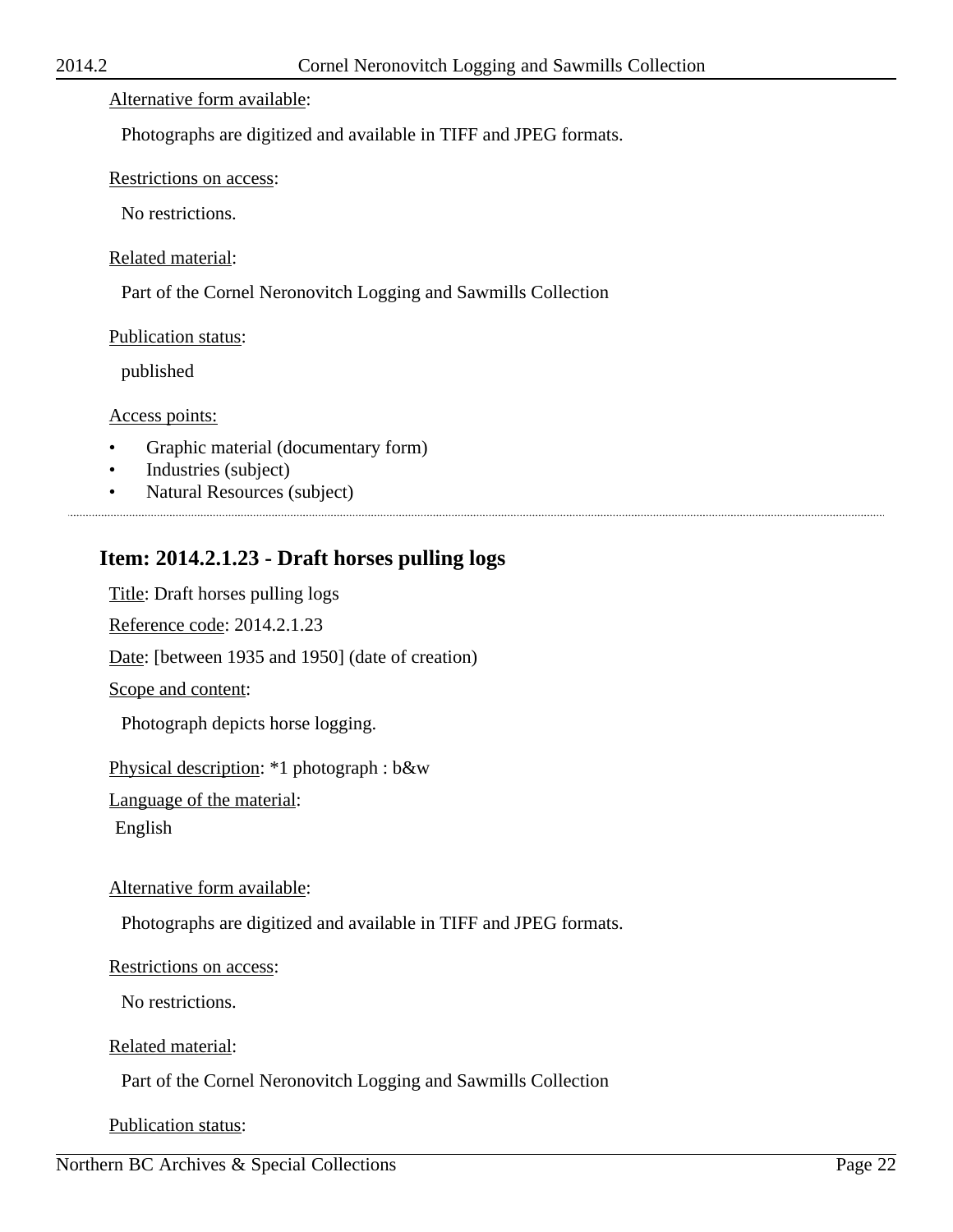#### published

#### Access points:

• Graphic material (documentary form)

- Industries (subject)
- Natural Resources (subject)

# **Item: 2014.2.1.24 - Cornel Neronovitch at Peden Hill Sawmill**

Title: Cornel Neronovitch at Peden Hill Sawmill

Reference code: 2014.2.1.24

Date: [between 1935 and 1950] (date of creation)

Scope and content:

Photograph depicts Cornel Neronovitch at a Peden Hill sawmill. Caption on back of photograph states: "Cornel Neronovitch".

Physical description: \*1 photograph : b&w

Language of the material:

English

Alternative form available:

Photographs are digitized and available in TIFF and JPEG formats.

#### Restrictions on access:

No restrictions.

#### Related material:

Part of the Cornel Neronovitch Logging and Sawmills Collection

#### Publication status:

published

#### Access points:

- Graphic material (documentary form)
- Industries (subject)
- Natural Resources (subject)

# **Item: 2014.2.1.25 - Log boom in the Fraser River at Peden Hill Sawmill**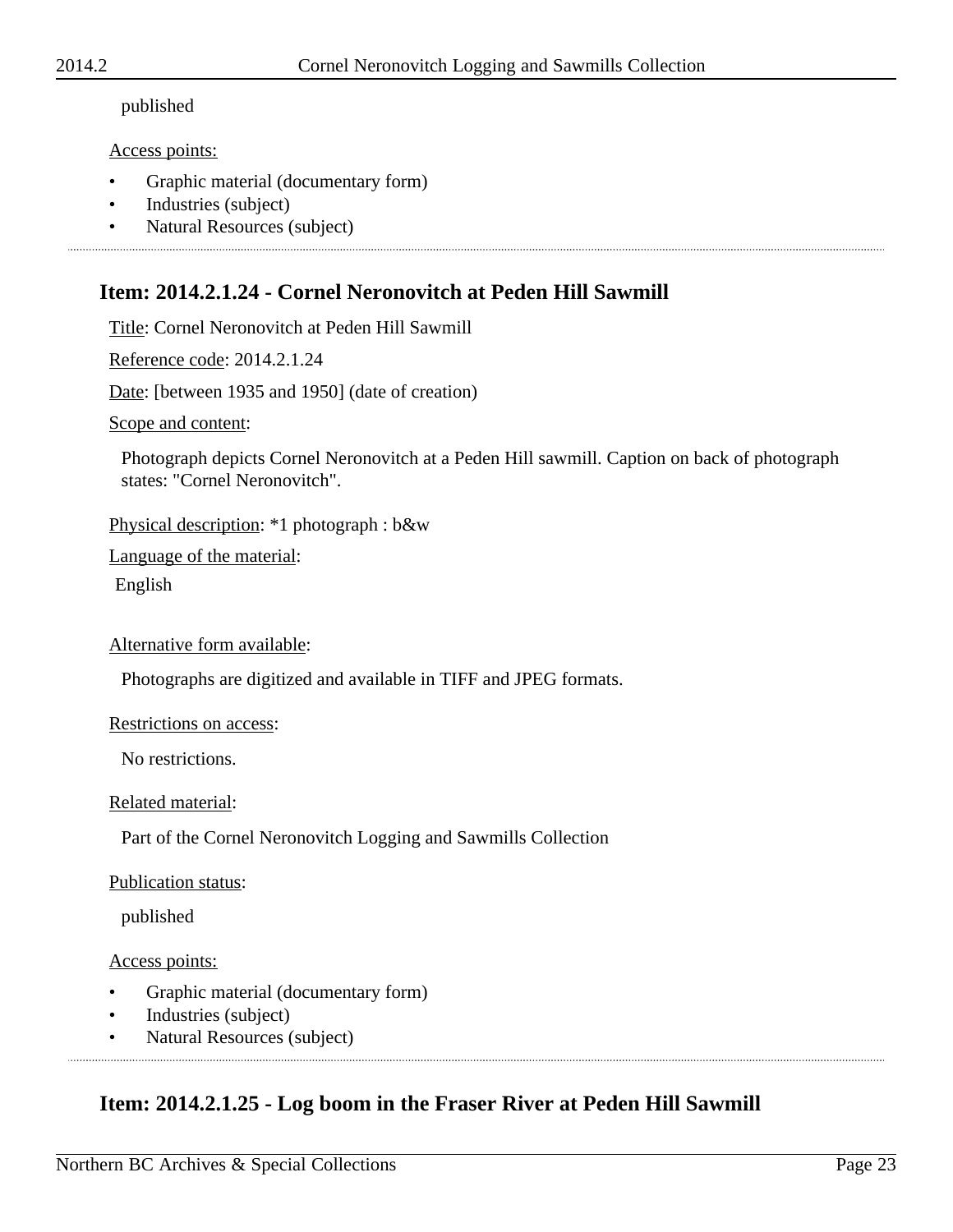Title: Log boom in the Fraser River at Peden Hill Sawmill

Reference code: 2014.2.1.25

Date: [between 1935 and 1950] (date of creation)

Scope and content:

Photograph depicts a log boom in the Fraser River. These logs were waiting to go into jackladder and down the log chute into the Fraser River backchannel at Peden Hill sawmill.

Physical description: \*1 photograph : b&w

Language of the material:

English

Alternative form available:

Photographs are digitized and available in TIFF and JPEG formats.

Restrictions on access:

No restrictions.

Related material:

Part of the Cornel Neronovitch Logging and Sawmills Collection

Publication status:

published

#### Access points:

- Graphic material (documentary form)
- Industries (subject)
- Natural Resources (subject)

### **Item: 2014.2.1.26 - Lomen planer in operation at Peden Hill Sawmill**

Title: Lomen planer in operation at Peden Hill Sawmill

Reference code: 2014.2.1.26

Date: [1941?] (date of creation)

Scope and content:

Photograph depicts a lomen planer in operation at Peden Hill Sawmill lumber yard. Other workers and stacks of timber are nearby.

Physical description: \*1 photograph : b&w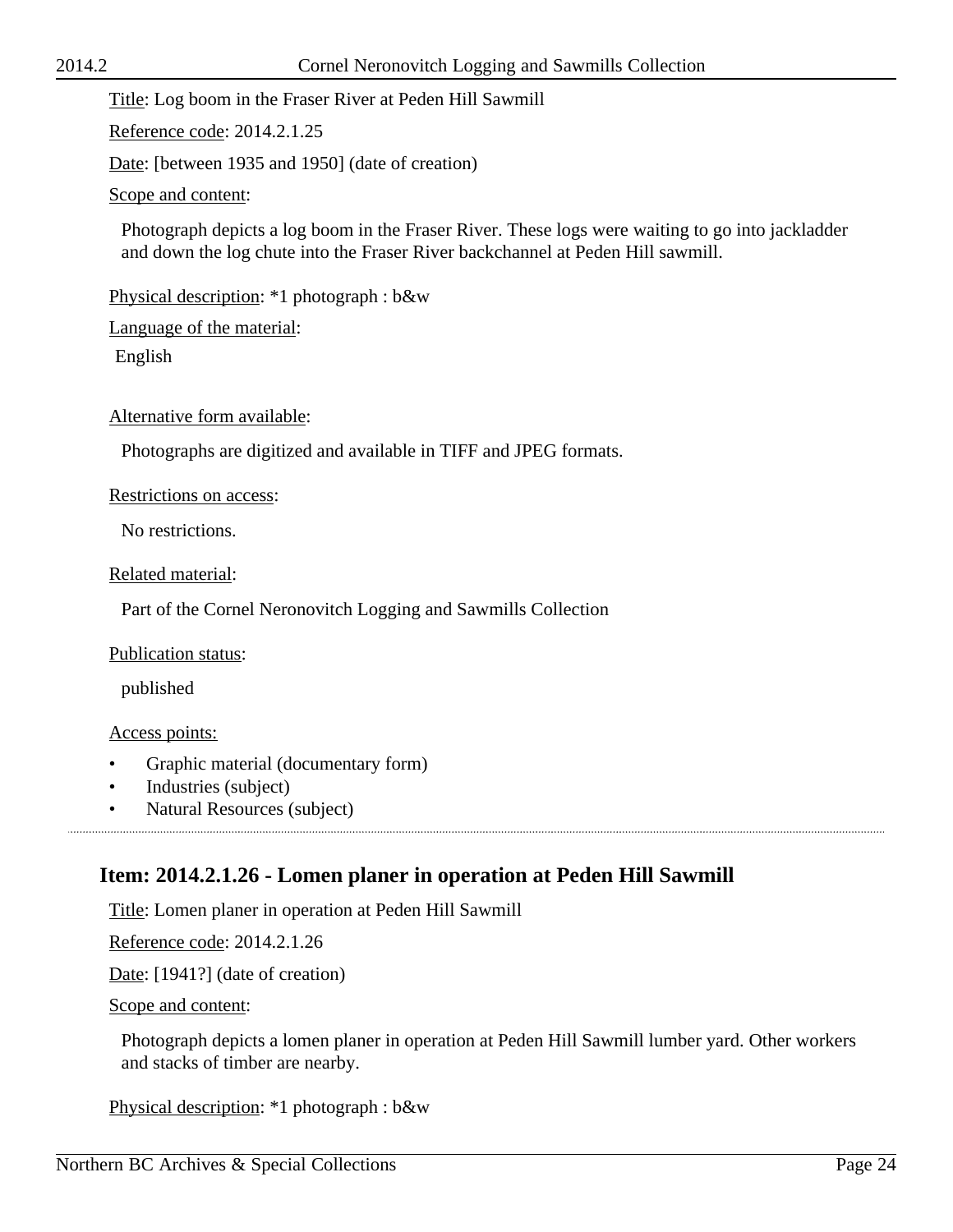Language of the material: English

#### Alternative form available:

Photographs are digitized and available in TIFF and JPEG formats.

Restrictions on access:

No restrictions.

Related material:

Part of the Cornel Neronovitch Logging and Sawmills Collection

Publication status:

published

Access points:

- Graphic material (documentary form)
- Industries (subject)
- Natural Resources (subject)

# **Item: 2014.2.1.27 - Man atop a log truck in winter at Peden Hill sawmill**

Title: Man atop a log truck in winter at Peden Hill sawmill

Reference code: 2014.2.1.27

Date: [between 1935 and 1950] (date of creation)

Scope and content:

Photograph depicts a man sitting on a truck that is transporting logs at Peden Hill Sawmill.

Physical description: \*1 photograph : b&w

Language of the material:

English

Alternative form available:

Photographs are digitized and available in TIFF and JPEG formats.

Restrictions on access:

No restrictions.

Related material: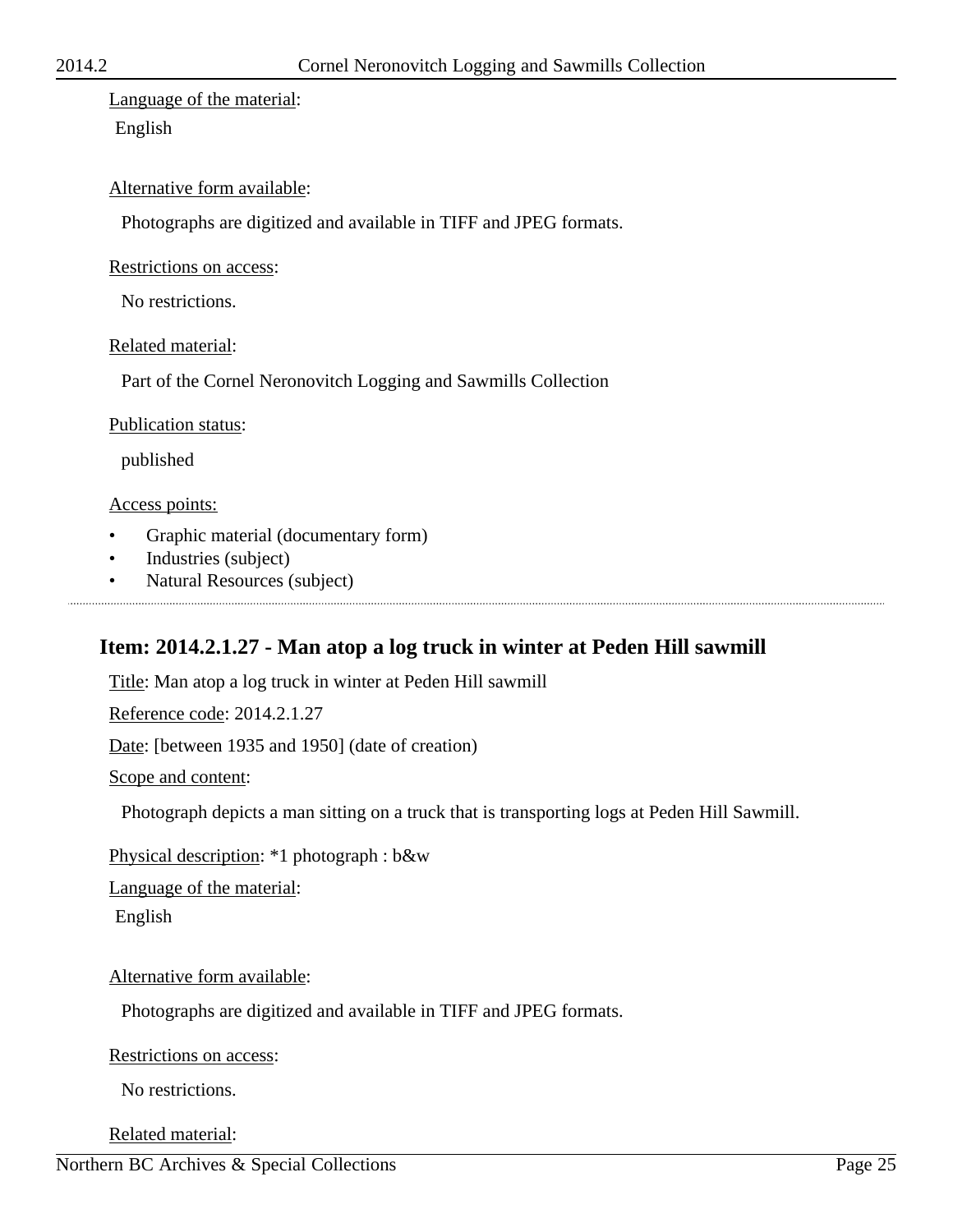#### Part of the Cornel Neronovitch Logging and Sawmills Collection

Publication status:

published

Access points:

- Graphic material (documentary form)
- Industries (subject)
- Natural Resources (subject)

# **Item: 2014.2.2 - Cornel Neronovitch Logging and Sawmills film**

Title: Cornel Neronovitch Logging and Sawmills film

Title [statRep]: Cornel Neronovitch

Reference code: 2014.2.2

Date: [195-?] (date of creation)

#### Scope and content:

This film was created by Cornel Neronovitch who owned two sawmills in the Prince George area in the 1950s: the Prince George Sawmill at Peden Hill and the Cornel Mill at Dewey. Film footage shows Neronovitch's Cornel Mill at Dewey with early logging and sawmilling practices in Northern BC, as well as interior shots of what are presumed to be bunkhouses. Also shows a short clip of family film footage.

Physical description: \*1 film reel (13 min., 15 sec. ; 122 m) : b&w, si.

Language of the material:

English

Alternative form available:

Photographs are digitized and available in TIFF and JPEG formats.

Restrictions on access:

No restrictions.

Related material:

Part of the Cornel Neronovitch Logging and Sawmills Collection

Publication status:

published